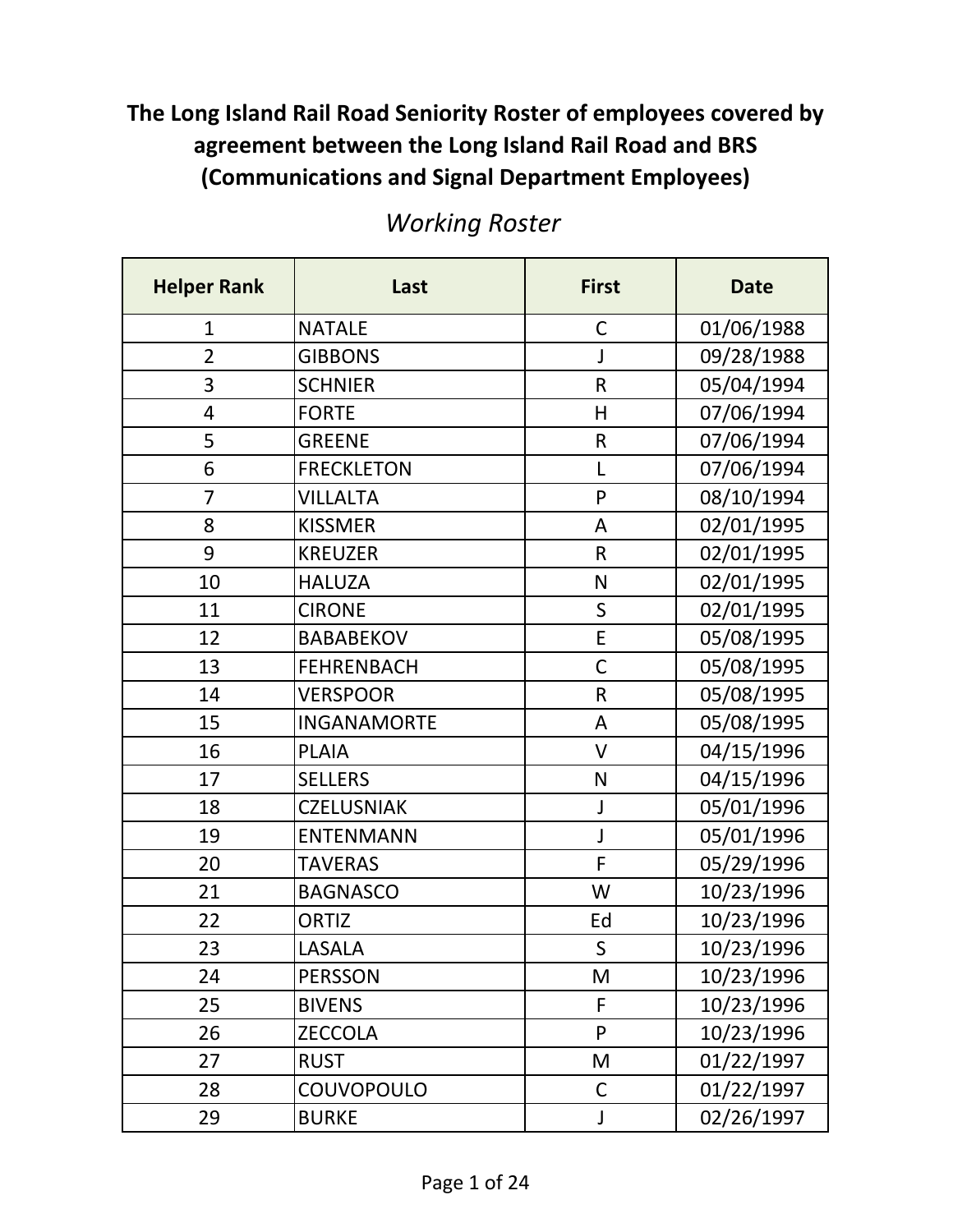| <b>Helper Rank</b> | Last              | <b>First</b> | <b>Date</b> |
|--------------------|-------------------|--------------|-------------|
| 30                 | LUC               | V            | 02/26/1997  |
| 31                 | <b>OBRIEN</b>     | D            | 02/26/1997  |
| 32                 | <b>HAMILTON</b>   | P            | 02/26/1997  |
| 33                 | <b>JUCHEM</b>     | M            | 03/19/1997  |
| 34                 | <b>LUCIANO</b>    | L            | 04/02/1997  |
| 35                 | <b>MCLAUGHLIN</b> | Michael      | 04/02/1997  |
| 36                 | ZAZZARINO         | F            | 04/23/1997  |
| 37                 | <b>MORENO</b>     | M            | 04/23/1997  |
| 38                 | <b>ROGERS</b>     | W            | 04/23/1997  |
| 39                 | <b>DRAGOTTO</b>   | J            | 04/23/1997  |
| 40                 | <b>HYNSON</b>     | $\mathsf{R}$ | 04/23/1997  |
| 41                 | <b>FLEURY</b>     | $\mathsf T$  | 05/07/1997  |
| 42                 | <b>ROBERTS</b>    | $\mathsf{R}$ | 05/07/1997  |
| 43                 | <b>GONZALEZ</b>   | Hum          | 05/07/1997  |
| 44                 | <b>GONGORA</b>    | E            | 05/07/1997  |
| 45                 | <b>MONTALVO</b>   | $\mathsf R$  | 05/07/1997  |
| 46                 | <b>MCGOVERN</b>   | P            | 05/07/1997  |
| 47                 | <b>WARBURTON</b>  | M            | 05/07/1997  |
| 48                 | <b>ECCHER</b>     | J            | 05/14/1997  |
| 49                 | <b>GUTIERREZ</b>  | H            | 05/14/1997  |
| 50                 | <b>OLSON</b>      | A            | 06/04/1997  |
| 51                 | <b>STHILAIRE</b>  | А            | 06/04/1997  |
| 52                 | <b>ROSADO</b>     | I            | 06/04/1997  |
| 53                 | <b>REID</b>       | M            | 06/04/1997  |
| 54                 | <b>JOHNSON</b>    | $\sf B$      | 06/04/1997  |
| 55                 | <b>DEROSA</b>     | J            | 06/18/1997  |
| 56                 | <b>RAMIREZ</b>    | M            | 06/18/1997  |
| 57                 | <b>KLEES</b>      | J            | 06/30/1997  |
| 58                 | <b>MATYI</b>      | J            | 07/16/1997  |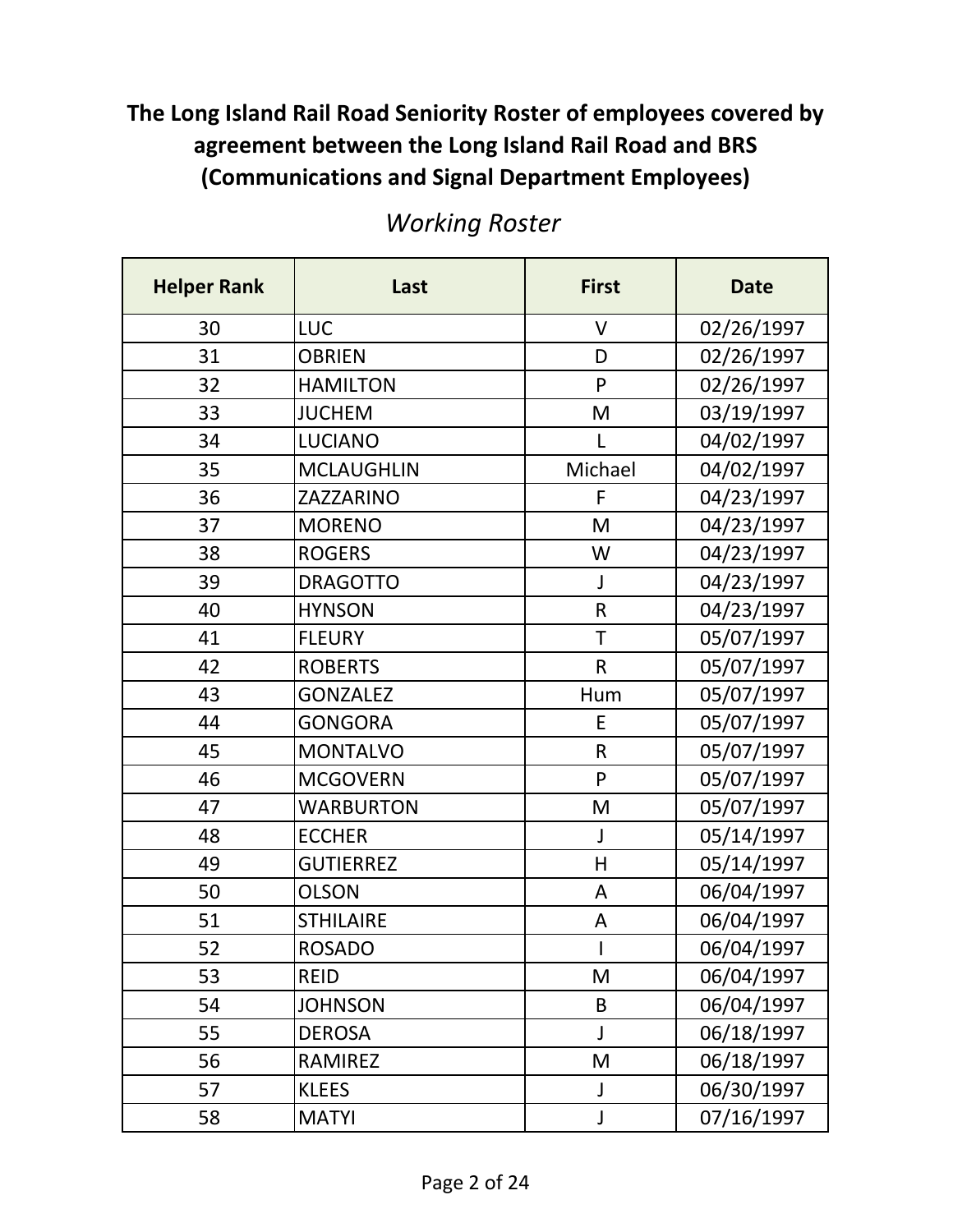| <b>Helper Rank</b> | Last                | <b>First</b> | <b>Date</b> |
|--------------------|---------------------|--------------|-------------|
| 59                 | <b>MILLER</b>       | $\mathsf{R}$ | 07/16/1997  |
| 60                 | <b>BAUMANN</b>      | н            | 07/16/1997  |
| 61                 | <b>DOROSH</b>       | A            | 07/16/1997  |
| 62                 | <b>ALLEN</b>        | J            | 07/16/1997  |
| 63                 | <b>GHULAM</b>       | D            | 07/16/1997  |
| 64                 | <b>OLMEDA</b>       | I            | 07/16/1997  |
| 65                 | <b>HAGEN</b>        | $\mathsf R$  | 07/16/1997  |
| 66                 | <b>HAMRAH</b>       | W            | 07/16/1997  |
| 67                 | <b>TROIANO</b>      | A            | 07/30/1997  |
| 68                 | <b>KUHN</b>         | $\mathsf C$  | 07/30/1997  |
| 69                 | <b>HATZIVASILIS</b> | $\vee$       | 07/30/1997  |
| 70                 | <b>MILLER</b>       | К            | 07/30/1997  |
| 71                 | <b>SIEGEL</b>       | $\mathsf C$  | 07/30/1997  |
| 72                 | <b>ANGELL</b>       | W            | 07/30/1997  |
| 73                 | <b>PARKER</b>       | P            | 07/30/1997  |
| 74                 | <b>JANSONS</b>      | L            | 12/01/1997  |
| 75                 | <b>MERETE</b>       | $\mathsf{S}$ | 12/01/1997  |
| 76                 | <b>GRECI</b>        | A            | 02/18/1998  |
| 77                 | <b>SANASSI</b>      | К            | 02/18/1998  |
| 78                 | <b>PERRINO</b>      | $\mathsf R$  | 02/18/1998  |
| 79                 | <b>DIBENEDETTO</b>  | $\mathsf C$  | 02/25/1998  |
| 80                 | <b>HOLTER</b>       | J            | 03/16/1998  |
| 81                 | <b>MCKAY</b>        | T            | 03/16/1998  |
| 82                 | <b>RUBEN</b>        | J            | 03/16/1998  |
| 83                 | <b>CHIRILLO</b>     | J            | 03/16/1998  |
| 84                 | <b>CROSS</b>        | G            | 03/16/1998  |
| 85                 | <b>SHORTELL</b>     | $\mathsf R$  | 03/16/1998  |
| 86                 | <b>MCGRATH</b>      | A            | 03/30/1998  |
| 87                 | <b>HARTT</b>        | G            | 03/30/1998  |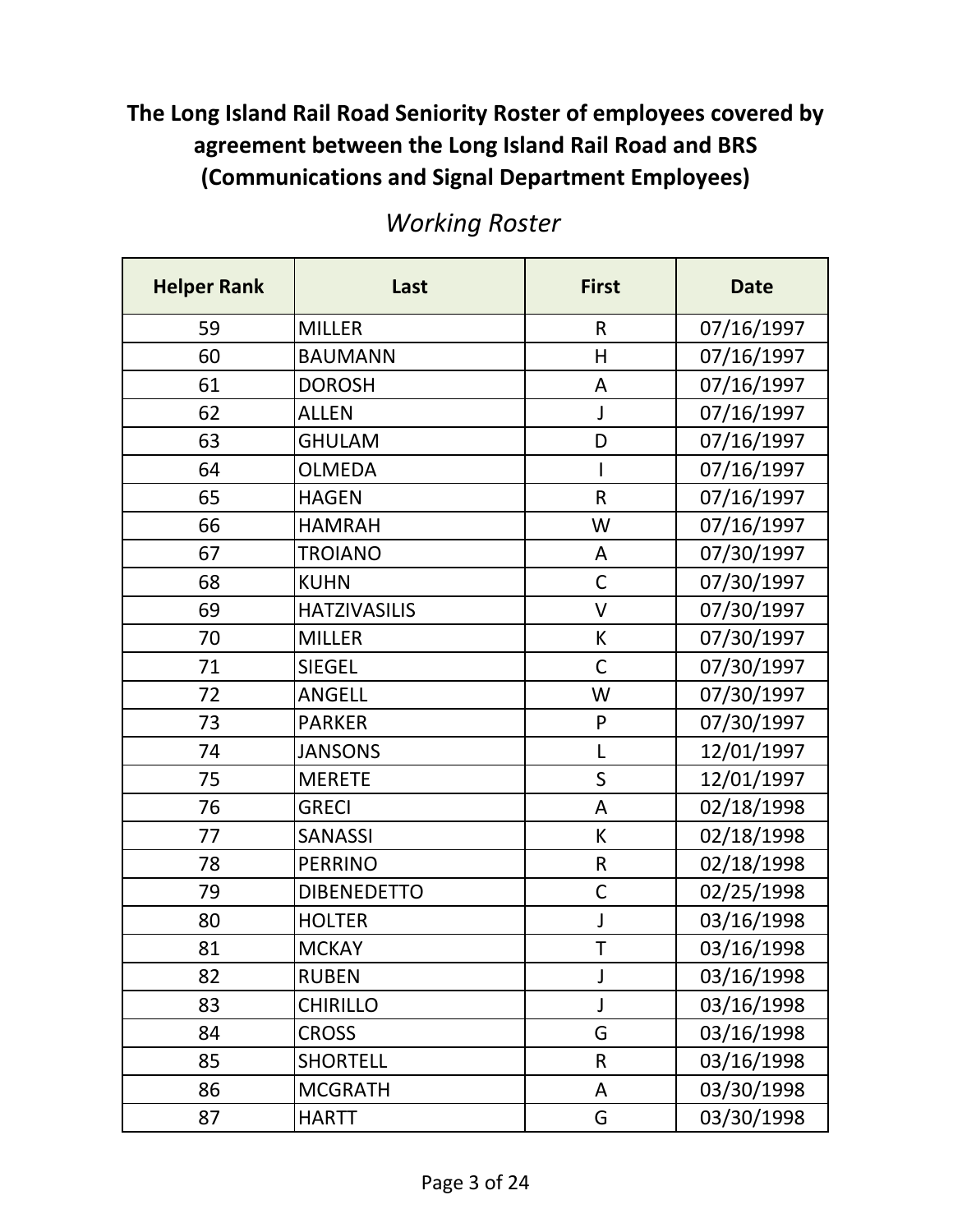| <b>Helper Rank</b> | Last                   | <b>First</b> | <b>Date</b> |
|--------------------|------------------------|--------------|-------------|
| 88                 | <b>HAYNES</b>          | T            | 03/30/1998  |
| 89                 | <b>LAUD</b>            | L            | 04/06/1998  |
| 90                 | SOKOLOWSKI             | J            | 04/20/1998  |
| 91                 | <b>GUISAO</b>          | P            | 04/20/1998  |
| 92                 | <b>SACCENTE</b>        | M            | 04/20/1998  |
| 93                 | <b>DALEY</b>           | E            | 04/20/1998  |
| 94                 | <b>BORRUSO</b>         | $\mathsf{S}$ | 05/04/1998  |
| 95                 | <b>BREE</b>            | H            | 11/18/1998  |
| 96                 | <b>BERTHELSEN-LEON</b> | K            | 11/18/1998  |
| 97                 | <b>LEGG</b>            | E            | 01/06/1999  |
| 98                 | <b>VOLONAKIS</b>       | T            | 01/06/1999  |
| 99                 | <b>MCCARTHY</b>        | A            | 01/06/1999  |
| 100                | <b>CHUNG</b>           | J            | 02/03/1999  |
| 101                | <b>KELLY</b>           | G            | 02/03/1999  |
| 102                | <b>BIRMINGHAM</b>      | S            | 03/17/1999  |
| 103                | <b>PETERSON</b>        | B            | 05/05/1999  |
| 104                | <b>GALATI</b>          | J            | 06/16/1999  |
| 105                | <b>AVELAR</b>          | S            | 06/28/1999  |
| 106                | <b>MASINO</b>          | M            | 06/28/1999  |
| 107                | <b>CUPO</b>            | M            | 06/28/1999  |
| 108                | SOLOMON                | M            | 07/21/1999  |
| 109                | <b>WALKER</b>          | J            | 07/21/1999  |
| 110                | <b>THOMPSON</b>        |              | 08/11/1999  |
| 111                | CALLAGHAN              | G            | 08/11/1999  |
| 112                | <b>RUF</b>             | M            | 08/11/1999  |
| 113                | <b>HUBBS</b>           | J            | 08/11/1999  |
| 114                | <b>MILLER</b>          | B            | 08/11/1999  |
| 115                | <b>SAASTO</b>          | E            | 08/11/1999  |
| 116                | <b>LEGG</b>            | M            | 08/11/1999  |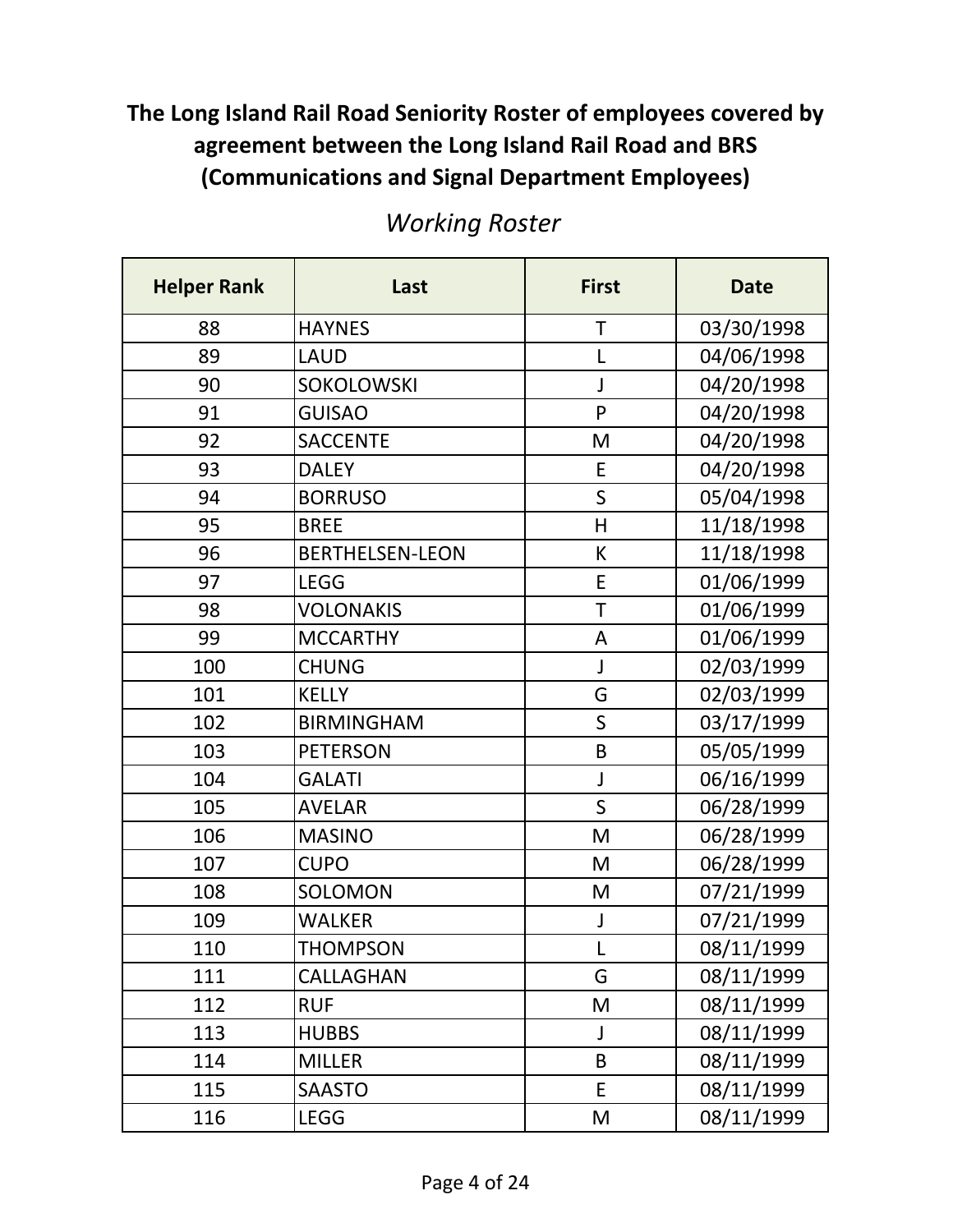| <b>Helper Rank</b> | Last              | <b>First</b> | <b>Date</b> |
|--------------------|-------------------|--------------|-------------|
| 117                | <b>MCLAUGHLIN</b> | Martin       | 08/11/1999  |
| 118                | <b>CIPOLLA</b>    | M            | 08/25/1999  |
| 119                | CHURAMAN          | E            | 08/25/1999  |
| 120                | <b>WHITE</b>      | W            | 09/08/1999  |
| 121                | <b>DIDONNA</b>    | J            | 09/22/1999  |
| 122                | <b>TSELIOS</b>    | G            | 01/12/2000  |
| 123                | <b>RIVAS</b>      | A            | 01/12/2000  |
| 124                | <b>QUINLIVAN</b>  | J            | 01/19/2000  |
| 125                | <b>PLATT</b>      | $\mathsf{P}$ | 01/19/2000  |
| 126                | <b>SCHMITT</b>    | $\mathsf C$  | 03/15/2000  |
| 127                | <b>WAGNER</b>     | G            | 03/15/2000  |
| 128                | <b>JAINARINE</b>  | N            | 04/24/2000  |
| 129                | <b>STEELE</b>     | M            | 04/24/2000  |
| 130                | <b>RODRIGUEZ</b>  | $\mathsf{R}$ | 05/24/2000  |
| 131                | <b>WELLINGTON</b> | W            | 05/24/2000  |
| 132                | <b>SMIGIEL</b>    | D            | 05/24/2000  |
| 133                | <b>WACHTIN</b>    | A            | 05/24/2000  |
| 134                | <b>GARILLI</b>    | J            | 05/24/2000  |
| 135                | NALCACIOGLU       | E            | 05/24/2000  |
| 136                | <b>GIBSON</b>     | $\mathsf T$  | 05/24/2000  |
| 137                | <b>MACHATE</b>    | E            | 05/24/2000  |
| 138                | <b>IZZO</b>       | A            | 05/24/2000  |
| 139                | <b>HANFORD</b>    | $\mathsf R$  | 06/14/2000  |
| 140                | <b>OLDHAM</b>     | $\mathsf R$  | 06/14/2000  |
| 141                | <b>THATER</b>     | $\mathsf C$  | 06/28/2000  |
| 142                | <b>GIANGRANDE</b> | M            | 06/28/2000  |
| 143                | <b>ROSALES</b>    | P            | 06/28/2000  |
| 144                | <b>SOBINA</b>     | К            | 06/28/2000  |
| 145                | <b>BANKS</b>      | M            | 06/28/2000  |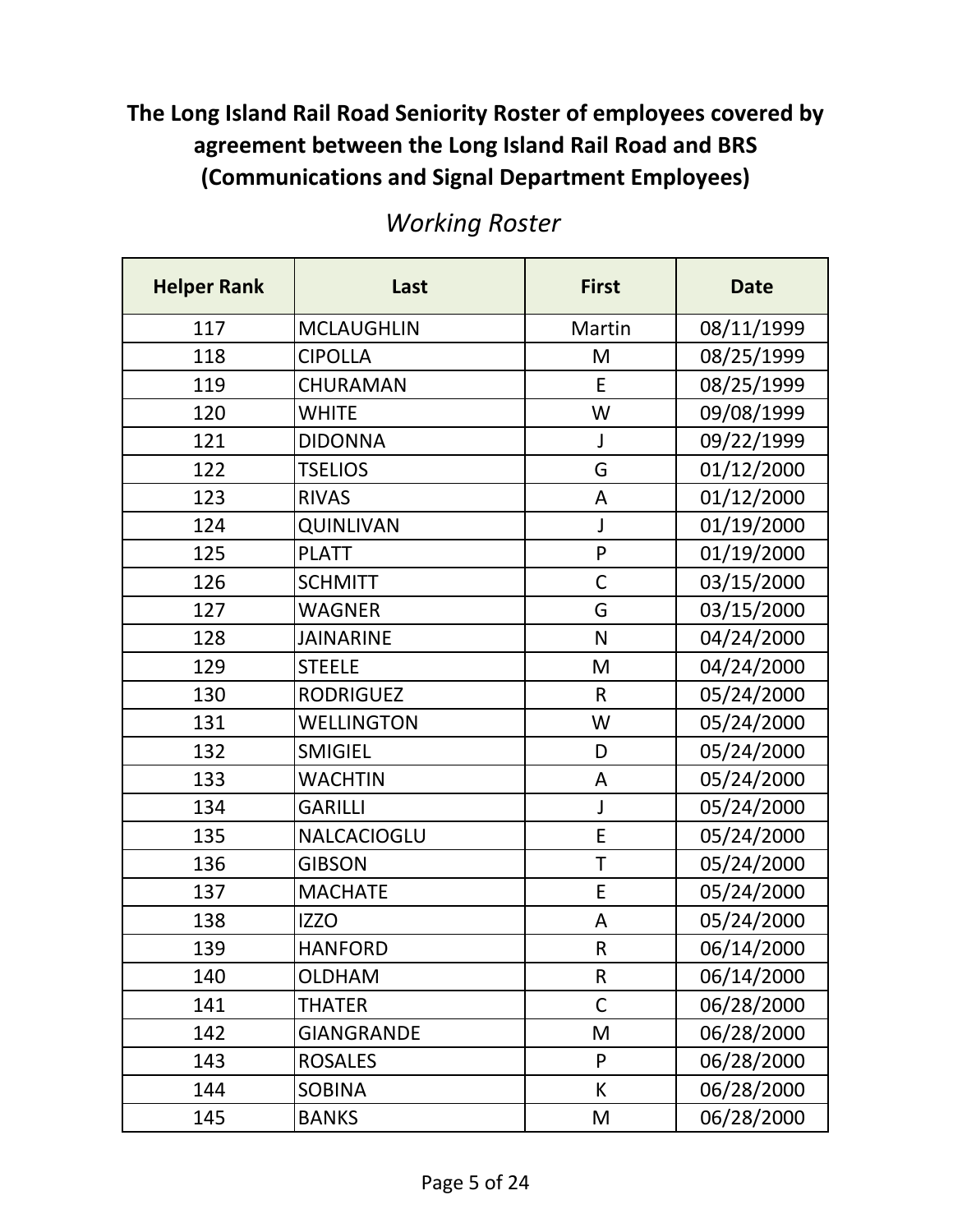| <b>Helper Rank</b> | Last               | <b>First</b> | <b>Date</b> |
|--------------------|--------------------|--------------|-------------|
| 146                | <b>PERNICIARO</b>  | S            | 06/28/2000  |
| 147                | <b>MALCOLM</b>     | O            | 06/28/2000  |
| 148                | <b>STEIN</b>       | $\mathsf R$  | 07/26/2000  |
| 149                | <b>BUBACK</b>      | $\mathsf S$  | 07/26/2000  |
| 150                | <b>KASTENDIECK</b> | W            | 07/26/2000  |
| 151                | <b>VOLZ</b>        | P            | 07/26/2000  |
| 152                | <b>NANAN</b>       | $\mathsf R$  | 07/26/2000  |
| 153                | <b>MARRERO</b>     | A            | 07/26/2000  |
| 154                | <b>TWAHIR</b>      | M            | 11/29/2000  |
| 155                | <b>NARINE</b>      | G            | 12/06/2000  |
| 156                | <b>WALLACH</b>     | D            | 02/21/2001  |
| 157                | <b>SULLIVAN</b>    | M            | 03/07/2001  |
| 158                | <b>LOPEZ</b>       | D            | 03/07/2001  |
| 159                | <b>CEDENO</b>      | B            | 03/07/2001  |
| 160                | <b>ELLENTUCK</b>   | M            | 04/11/2001  |
| 161                | <b>STEWART</b>     | M            | 04/25/2001  |
| 162                | <b>AARNE</b>       | B            | 04/30/2001  |
| 163                | <b>LANBERG</b>     | M            | 07/25/2001  |
| 164                | <b>SINGH</b>       | H            | 07/25/2001  |
| 165                | <b>MERCADO</b>     | D            | 07/25/2001  |
| 166                | <b>ALMONTE</b>     | L            | 07/25/2001  |
| 167                | <b>PORCHIA</b>     | M            | 07/25/2001  |
| 168                | <b>OJEDA</b>       | $\mathsf F$  | 07/25/2001  |
| 169                | <b>NEWELL</b>      | J            | 07/25/2001  |
| 170                | <b>FASON</b>       | M            | 08/08/2001  |
| 171                | <b>BARBOSA</b>     | S            | 08/08/2001  |
| 172                | <b>JOHNSON</b>     | J            | 02/27/2002  |
| 173                | PALLADINO          | J            | 02/27/2002  |
| 174                | VELASQUEZ          | ${\sf R}$    | 02/27/2002  |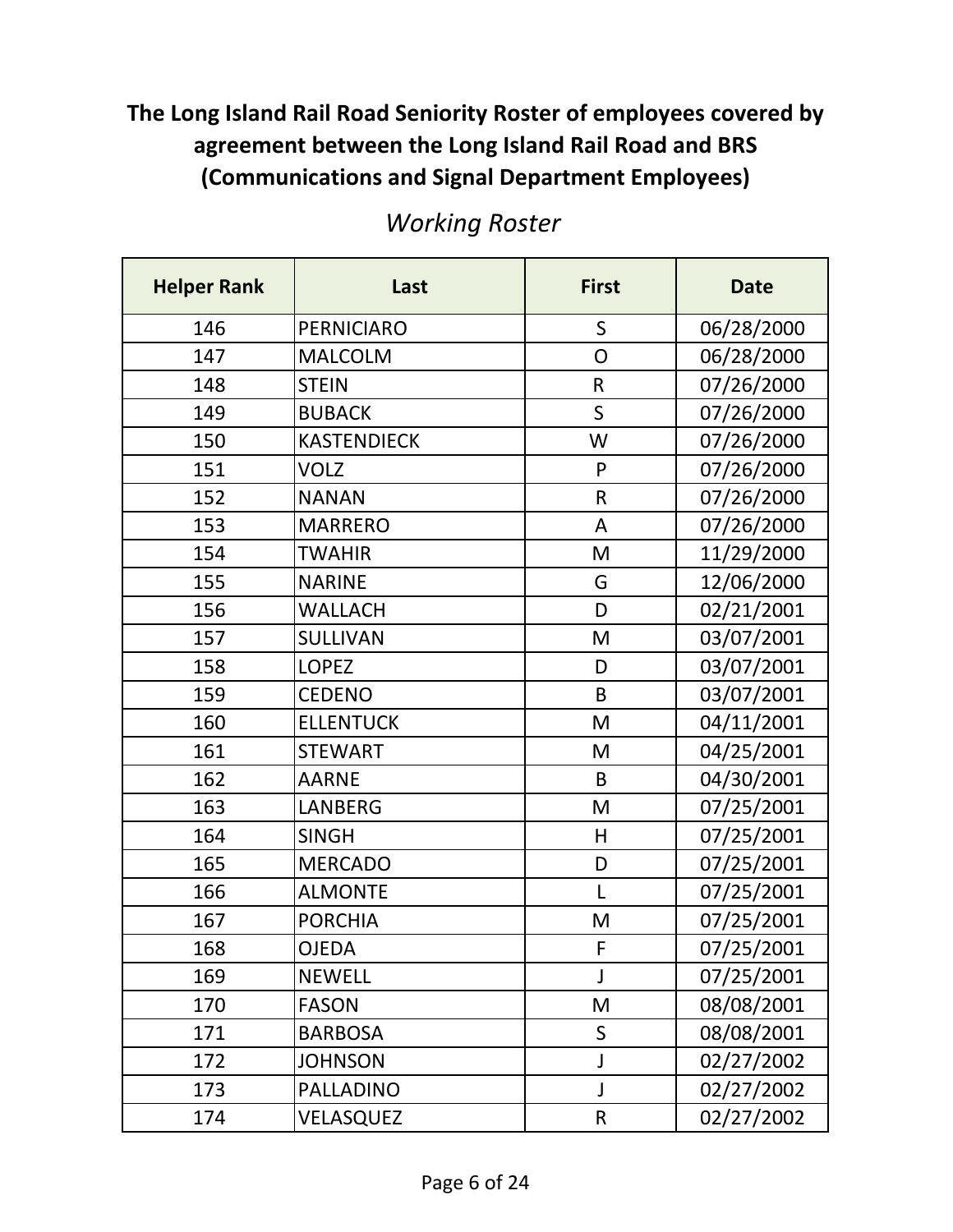| <b>Helper Rank</b> | Last              | <b>First</b> | <b>Date</b> |
|--------------------|-------------------|--------------|-------------|
| 175                | <b>CAMPOS</b>     | E            | 03/27/2002  |
| 176                | <b>DOMINGO</b>    | J            | 03/27/2002  |
| 177                | <b>MCCARTHY</b>   | $\mathsf T$  | 03/27/2002  |
| 178                | <b>ERICKSON</b>   | К            | 03/27/2002  |
| 179                | <b>SCHIFFER</b>   | J            | 04/24/2002  |
| 180                | <b>KIDBY</b>      | G            | 04/24/2002  |
| 181                | <b>JACK</b>       | $\mathsf C$  | 07/10/2002  |
| 182                | <b>LEVELL</b>     | D            | 10/23/2002  |
| 183                | <b>RISO</b>       | L            | 10/23/2002  |
| 184                | <b>LONG</b>       | B            | 10/23/2002  |
| 185                | <b>MALDONADO</b>  | M            | 11/20/2002  |
| 186                | <b>KIDD</b>       | $\mathsf T$  | 02/26/2003  |
| 187                | <b>RIDLEY</b>     | J            | 02/26/2003  |
| 188                | <b>KUBINSKI</b>   | $\mathsf S$  | 05/28/2003  |
| 189                | <b>PAGANO</b>     | M            | 05/28/2003  |
| 190                | <b>REYNOLDS</b>   | J            | 05/28/2003  |
| 191                | <b>BUDKE</b>      | К            | 07/23/2003  |
| 192                | <b>TORRES</b>     | К            | 07/23/2003  |
| 193                | <b>FERNANDEZ</b>  | G            | 07/23/2003  |
| 194                | <b>LAIBACH</b>    | J            | 08/13/2003  |
| 195                | <b>CURCIO</b>     | $\mathsf C$  | 08/27/2003  |
| 196                | <b>THORBOURNE</b> | $\mathsf T$  | 08/27/2003  |
| 197                | <b>BILELLA</b>    | A            | 01/28/2004  |
| 198                | <b>CARONE</b>     | J            | 01/28/2004  |
| 199                | <b>DOUGHERTY</b>  | J            | 01/28/2004  |
| 200                | <b>HENRY</b>      | Н            | 01/28/2004  |
| 201                | LLERENA           | G            | 01/28/2004  |
| 202                | <b>MONDEAU</b>    | J            | 01/28/2004  |
| 203                | <b>MORAN</b>      | $\mathsf C$  | 01/28/2004  |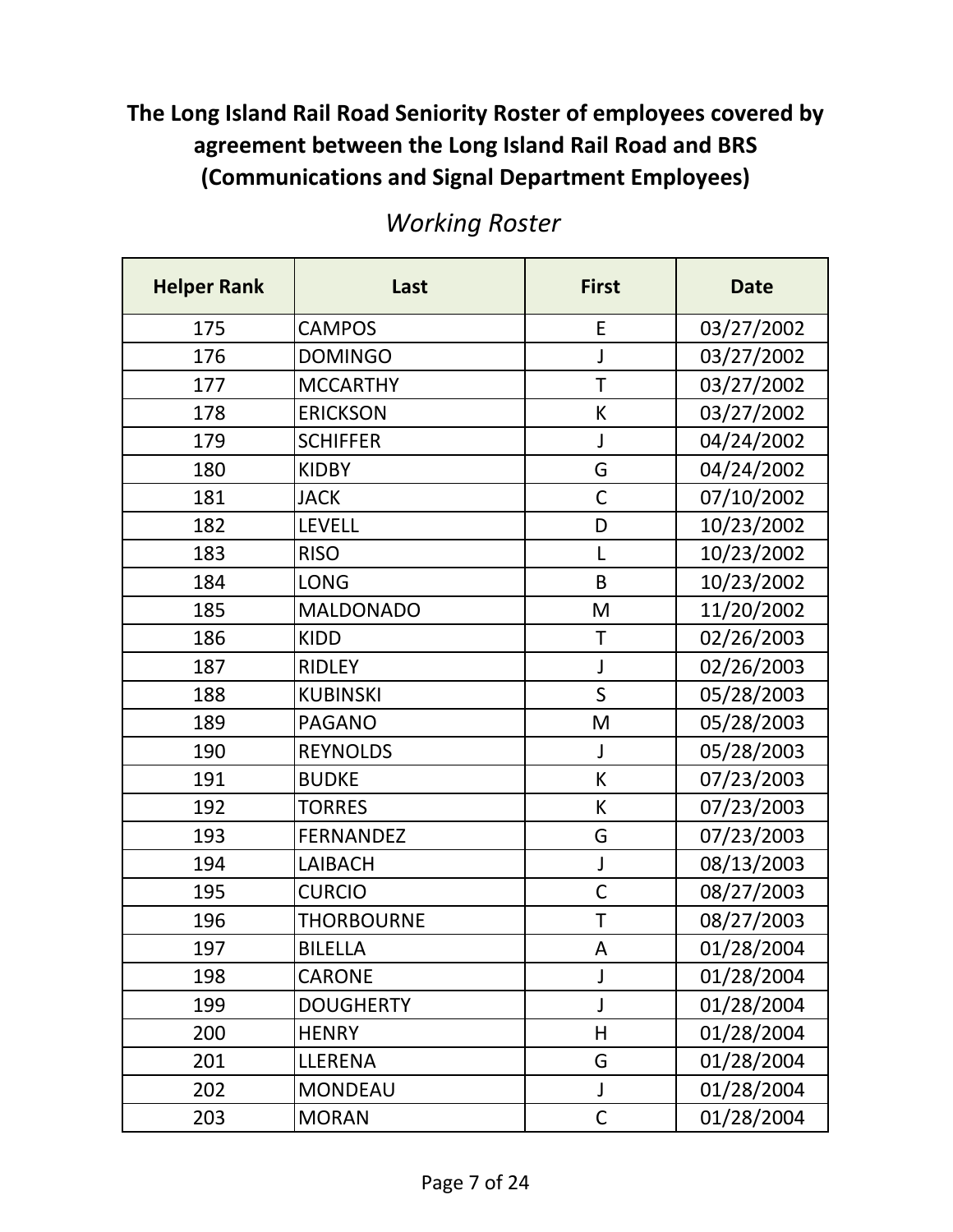| <b>Helper Rank</b> | Last                | <b>First</b> | <b>Date</b> |
|--------------------|---------------------|--------------|-------------|
| 204                | <b>PEETS</b>        | U            | 01/28/2004  |
| 205                | <b>RIVERA</b>       | Η            | 01/28/2004  |
| 206                | <b>URENA</b>        | J            | 01/28/2004  |
| 207                | <b>TRANCHESE</b>    | J            | 01/28/2004  |
| 208                | <b>CRUZ</b>         | H            | 02/25/2004  |
| 209                | <b>DIAZ</b>         | P            | 02/25/2004  |
| 210                | <b>KELLY</b>        | F            | 02/25/2004  |
| 211                | LO                  | $\mathsf T$  | 02/25/2004  |
| 212                | <b>MCKAY</b>        | D            | 02/25/2004  |
| 213                | <b>SCHWEIGHARDT</b> | E            | 02/25/2004  |
| 214                | <b>ORNA</b>         | J            | 02/25/2004  |
| 215                | <b>CALADO</b>       | J            | 04/28/2004  |
| 216                | <b>MCDONALD</b>     | $\mathsf S$  | 04/28/2004  |
| 217                | <b>MONTE</b>        | $\mathsf{C}$ | 04/28/2004  |
| 218                | <b>TSAVARIS</b>     | К            | 04/28/2004  |
| 219                | <b>DARCANGELIS</b>  | $\mathsf{C}$ | 04/28/2004  |
| 220                | <b>SMITH</b>        | <b>Steve</b> | 09/22/2004  |
| 221                | <b>STROLIGO</b>     | Α            | 09/22/2004  |
| 222                | <b>WAGNER</b>       | T            | 09/22/2004  |
| 223                | <b>BRYAN</b>        | L            | 11/03/2004  |
| 224                | <b>NGUYEN</b>       | B            | 11/03/2004  |
| 225                | <b>JONES</b>        | G            | 11/09/2004  |
| 226                | <b>BANEY</b>        | M            | 12/08/2004  |
| 227                | <b>HUDSON-LEWIS</b> | Η            | 07/27/2005  |
| 228                | <b>MCGANN</b>       | К            | 07/27/2005  |
| 229                | <b>NARAINE</b>      | $\mathsf{R}$ | 07/27/2005  |
| 230                | <b>RIZZO</b>        | $\mathsf R$  | 08/24/2005  |
| 231                | <b>ONEIL</b>        | F            | 08/25/2005  |
| 232                | <b>CHAMBERS</b>     | D            | 09/21/2005  |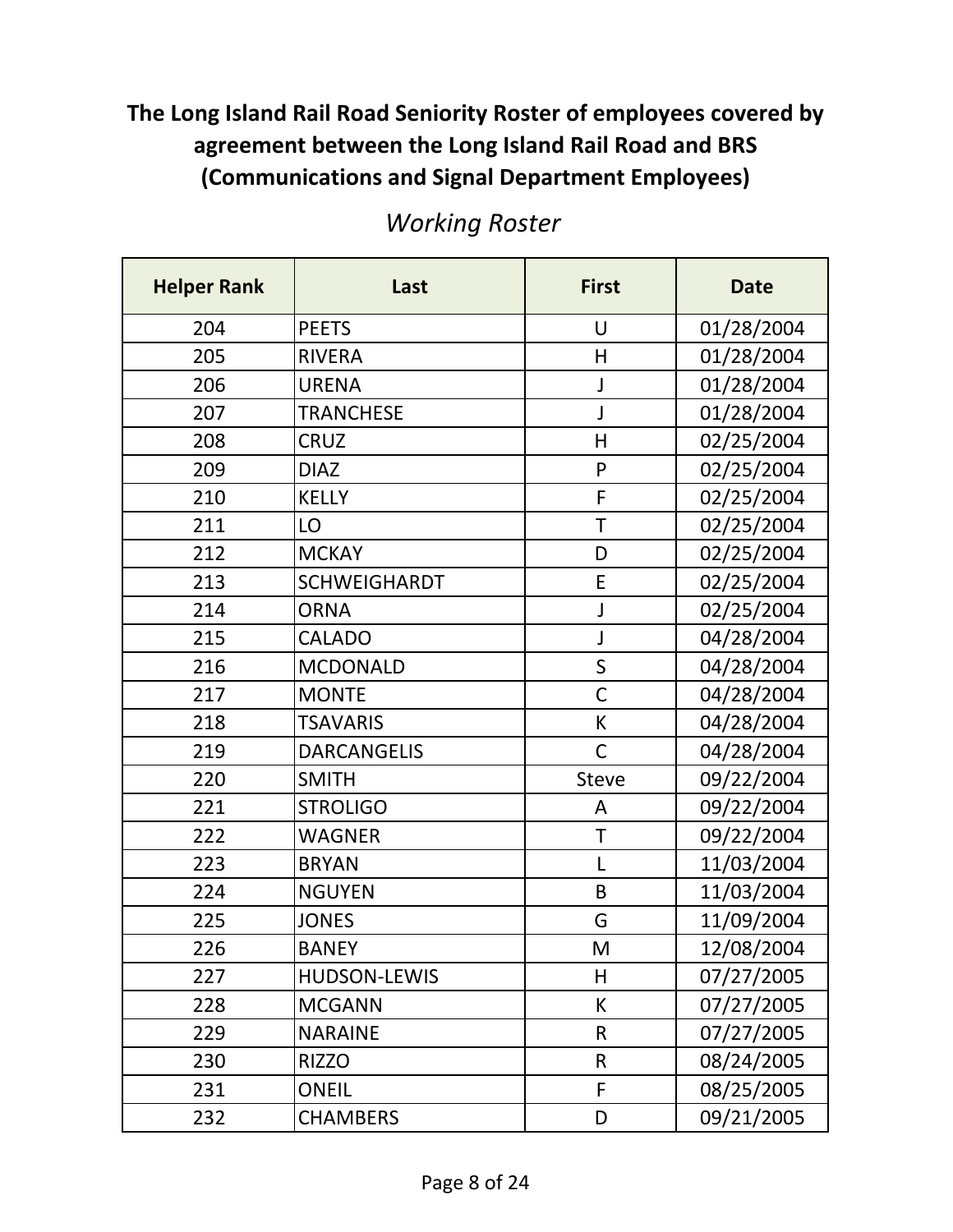| <b>Helper Rank</b> | Last               | <b>First</b> | <b>Date</b> |
|--------------------|--------------------|--------------|-------------|
| 233                | <b>SANICHARA</b>   | D            | 09/21/2005  |
| 234                | <b>HANANIA</b>     | J            | 10/19/2005  |
| 235                | <b>SCHMITZ</b>     | $\mathsf R$  | 10/19/2005  |
| 236                | <b>ABELA</b>       | $\mathsf C$  | 10/26/2005  |
| 237                | <b>SAYLOR</b>      | A            | 11/16/2005  |
| 238                | <b>ANGELO</b>      | V            | 11/16/2005  |
| 239                | <b>BENSON</b>      | W            | 12/14/2005  |
| 240                | LEWIS              | $\mathsf{R}$ | 12/14/2005  |
| 241                | <b>PALUMBO</b>     | T            | 12/14/2005  |
| 242                | <b>WEDIN</b>       | К            | 12/14/2005  |
| 243                | <b>CIMINO</b>      | J            | 03/29/2006  |
| 244                | <b>CURRA</b>       | M            | 03/29/2006  |
| 245                | <b>MCCADDEN</b>    | P            | 03/29/2006  |
| 246                | <b>ROBINSON</b>    | $\mathsf{S}$ | 03/29/2006  |
| 247                | <b>SAAR</b>        | W            | 03/29/2006  |
| 248                | <b>SINGH</b>       | <b>RN</b>    | 03/29/2006  |
| 249                | <b>STEWART</b>     | G            | 03/29/2006  |
| 250                | <b>TUCKER</b>      | D            | 03/29/2006  |
| 251                | <b>GLENNON</b>     | G            | 06/28/2006  |
| 252                | <b>JUREK</b>       | M            | 06/28/2006  |
| 253                | <b>ROACHE</b>      | M            | 07/26/2006  |
| 254                | <b>STRZELETSKI</b> | A            | 07/26/2006  |
| 255                | <b>DENIHAN</b>     | D            | 08/30/2006  |
| 256                | <b>LIGHTBOURNE</b> | К            | 08/30/2006  |
| 257                | <b>BUYNOCH</b>     | $\mathsf{R}$ | 10/25/2006  |
| 258                | <b>HOFFMANN</b>    | $\mathsf R$  | 10/25/2006  |
| 259                | <b>MURRAY</b>      | $\mathsf{C}$ | 10/25/2006  |
| 260                | <b>BISHOP</b>      | J            | 02/21/2007  |
| 261                | <b>DUENGES</b>     | M            | 02/21/2007  |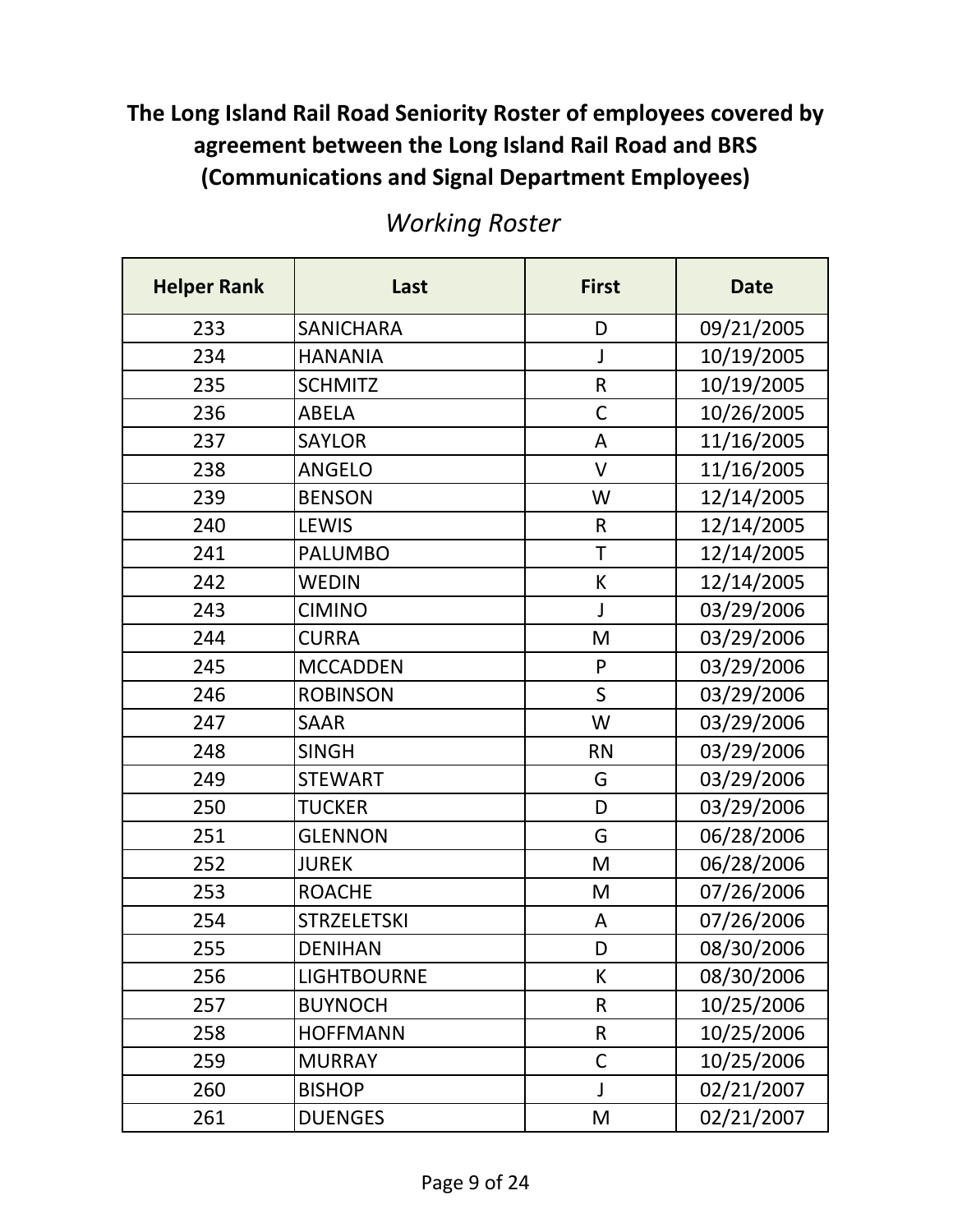| <b>Helper Rank</b> | Last                | <b>First</b> | <b>Date</b> |
|--------------------|---------------------|--------------|-------------|
| 262                | <b>ROSENKING</b>    | J            | 02/21/2007  |
| 263                | <b>FOTIE</b>        | M            | 03/28/2007  |
| 264                | <b>SANTIAGO</b>     | D            | 03/28/2007  |
| 265                | <b>PRYCE</b>        | S            | 03/28/2007  |
| 266                | <b>STRASSBURGER</b> | $\mathsf R$  | 03/28/2007  |
| 267                | <b>ZUB</b>          | C            | 03/28/2007  |
| 268                | <b>MULLALY</b>      | D            | 03/28/2007  |
| 269                | <b>FOSTER</b>       | D            | 05/02/2007  |
| 270                | <b>GONZALEZ</b>     | W            | 05/02/2007  |
| 271                | <b>HYLAND</b>       | N            | 05/02/2007  |
| 272                | <b>PIEPER</b>       | L            | 05/02/2007  |
| 273                | <b>SCIAMMARELLA</b> | $\mathsf{R}$ | 05/02/2007  |
| 274                | <b>WALSH</b>        | P            | 05/02/2007  |
| 275                | <b>BALZ</b>         | $\mathsf{R}$ | 05/16/2007  |
| 276                | <b>GAROFANO</b>     | M            | 05/16/2007  |
| 277                | <b>MCGEE</b>        | T            | 05/16/2007  |
| 278                | <b>BHAGGAN</b>      | A            | 06/06/2007  |
| 279                | <b>CRUZ</b>         | J            | 06/06/2007  |
| 280                | <b>DHARRY</b>       | L            | 06/06/2007  |
| 281                | <b>DOYLE</b>        | $\mathsf{R}$ | 06/06/2007  |
| 282                | LAZNOVSKY           | M            | 06/06/2007  |
| 283                | <b>THIELKE</b>      | R            | 06/06/2007  |
| 284                | <b>GUNNERSON</b>    | S            | 07/25/2007  |
| 285                | SOLANO              | B            | 07/25/2007  |
| 286                | <b>JEREMIAH</b>     | К            | 07/25/2007  |
| 287                | <b>LOHMAN</b>       | M            | 07/25/2007  |
| 288                | <b>LINDROS</b>      | К            | 09/26/2007  |
| 289                | <b>BAAR</b>         | M            | 11/28/2007  |
| 290                | <b>EDWARDS</b>      | К            | 11/28/2007  |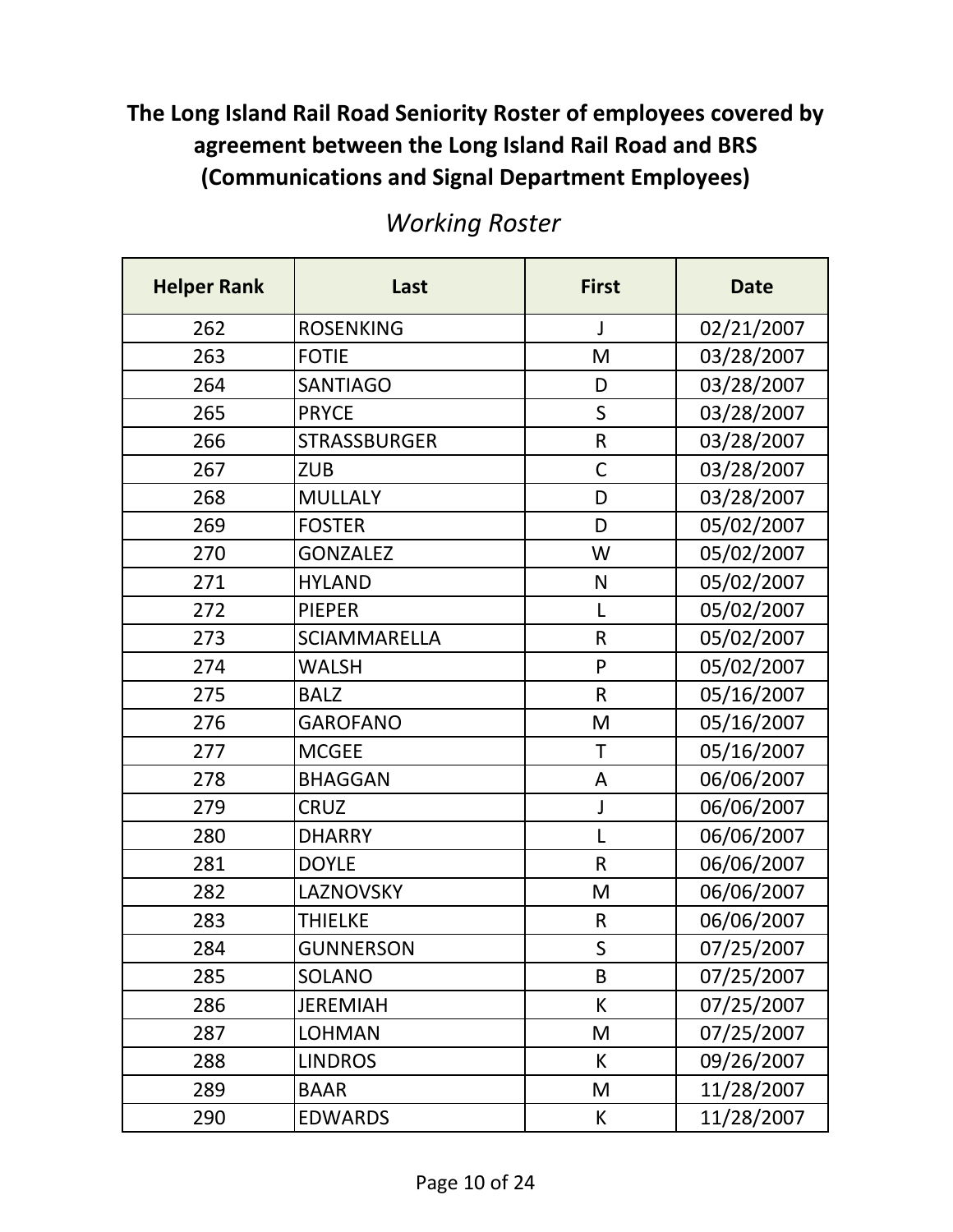| <b>Helper Rank</b> | Last             | <b>First</b> | <b>Date</b> |
|--------------------|------------------|--------------|-------------|
| 291                | <b>MOCK</b>      | T            | 11/28/2007  |
| 292                | <b>MALIN</b>     | D            | 01/23/2008  |
| 293                | <b>POPE</b>      | $\vee$       | 01/30/2008  |
| 294                | <b>FICHERA</b>   | J            | 02/27/2008  |
| 295                | <b>FELICIANO</b> | E            | 02/27/2008  |
| 296                | <b>HUGHES</b>    | J            | 02/27/2008  |
| 297                | <b>HUWER</b>     | F            | 02/27/2008  |
| 298                | <b>BURNS</b>     | $\mathsf{R}$ | 02/27/2008  |
| 299                | <b>OLIVERI</b>   | J            | 03/26/2008  |
| 300                | <b>RIMMER</b>    | M            | 03/26/2008  |
| 301                | <b>KNAKAL</b>    | J            | 03/26/2008  |
| 302                | <b>NIEVES</b>    | G            | 03/26/2008  |
| 303                | <b>SPERO</b>     | L            | 03/26/2008  |
| 304                | <b>SURDI</b>     | J            | 04/16/2008  |
| 305                | <b>CORNISH</b>   | J            | 04/23/2008  |
| 306                | <b>LEE</b>       | J            | 04/23/2008  |
| 307                | <b>SEKULSKI</b>  | $\mathsf R$  | 04/23/2008  |
| 308                | <b>VOLLMER</b>   | D            | 04/23/2008  |
| 309                | <b>ORLANDO</b>   | A            | 04/23/2008  |
| 310                | <b>KOZIOL</b>    | L            | 10/29/2008  |
| 311                | <b>PASHEN</b>    | M            | 10/29/2008  |
| 312                | <b>SMOLINSKY</b> | A            | 11/12/2008  |
| 313                | <b>PERAINO</b>   | J            | 11/12/2008  |
| 314                | <b>RICCARDI</b>  | M            | 11/12/2008  |
| 315                | <b>STEGER</b>    | G            | 12/17/2008  |
| 316                | <b>ADAMS</b>     | $\mathsf S$  | 02/25/2009  |
| 317                | <b>BRACCHI</b>   | A            | 02/25/2009  |
| 318                | <b>CLEMENTE</b>  | P            | 02/25/2009  |
| 319                | <b>BATIH</b>     | M            | 02/25/2009  |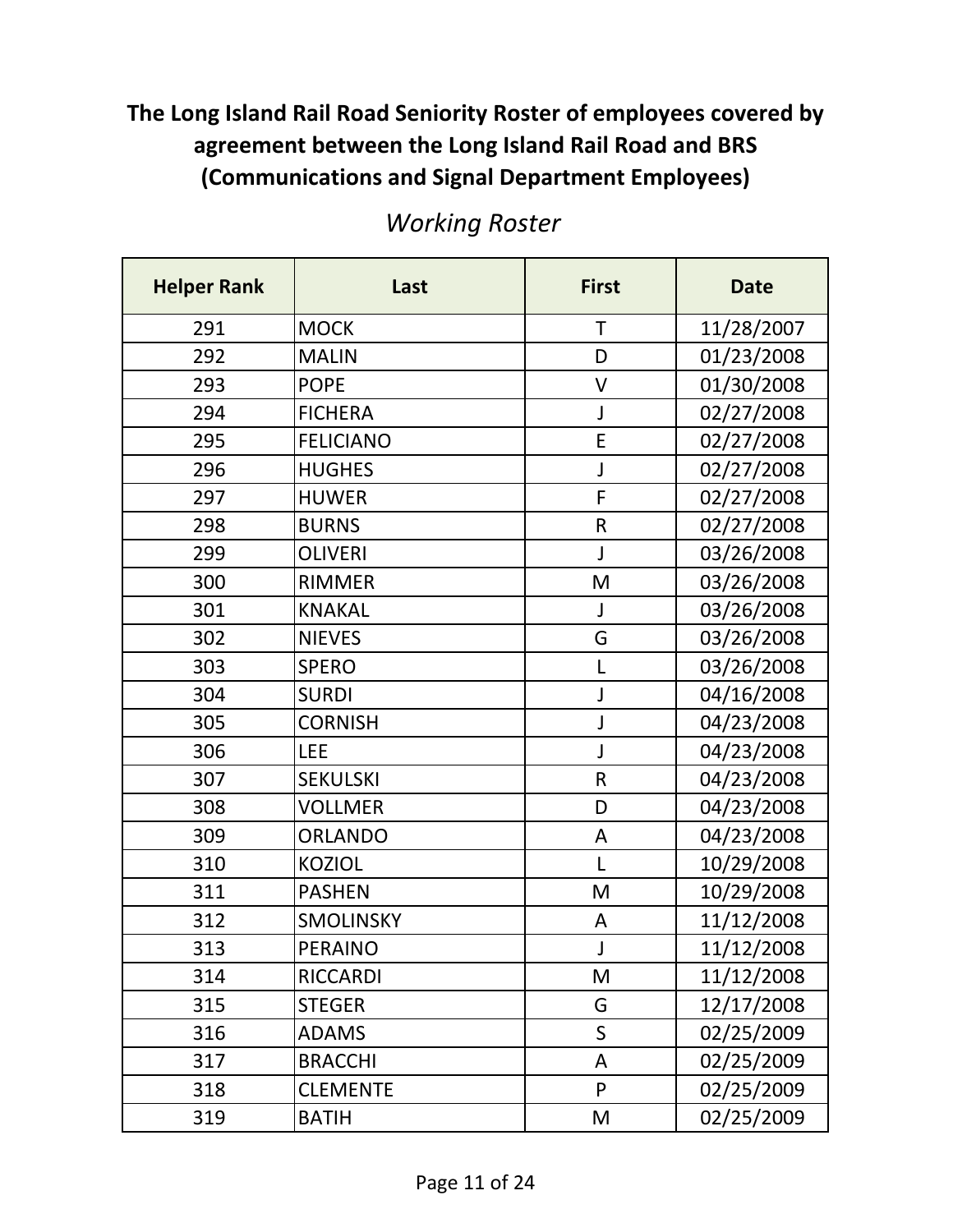| <b>Helper Rank</b> | Last             | <b>First</b> | <b>Date</b> |
|--------------------|------------------|--------------|-------------|
| 320                | <b>HENNESSEY</b> | $\mathsf C$  | 02/25/2009  |
| 321                | <b>KENNA</b>     | C            | 02/25/2009  |
| 322                | <b>KIESSLING</b> | G            | 02/25/2009  |
| 323                | LE               | T            | 02/25/2009  |
| 324                | <b>FORLANO</b>   | $\mathsf R$  | 02/25/2009  |
| 325                | <b>JEDRYS</b>    | P            | 03/25/2009  |
| 326                | <b>JOHNSON</b>   | $\mathsf R$  | 03/25/2009  |
| 327                | <b>MICHELCIC</b> | S            | 03/25/2009  |
| 328                | <b>TABB</b>      | J            | 03/25/2009  |
| 329                | <b>TUTHILL</b>   | $\mathsf S$  | 03/25/2009  |
| 330                | <b>CHEN</b>      | Y            | 04/29/2009  |
| 331                | PINA-MEJIA       | N            | 04/29/2009  |
| 332                | <b>MARTINEZ</b>  | A            | 07/15/2009  |
| 333                | <b>WILLIAMS</b>  | G            | 07/15/2009  |
| 334                | <b>FAZIO</b>     | A            | 02/27/2013  |
| 335                | <b>FORST</b>     | E            | 02/27/2013  |
| 336                | <b>JIMENEZ</b>   | $\mathsf J$  | 02/27/2013  |
| 337                | <b>RISSLAND</b>  | $\mathsf C$  | 02/27/2013  |
| 338                | <b>WICKHAM</b>   | M            | 02/27/2013  |
| 339                | <b>RIBEIRO</b>   | D            | 02/27/2013  |
| 340                | <b>CAMPORESE</b> | J            | 02/27/2013  |
| 341                | <b>GRANT</b>     | A            | 02/27/2013  |
| 342                | <b>HAUPT</b>     | $\mathsf{C}$ | 03/20/2013  |
| 343                | <b>WARD</b>      | C            | 03/20/2013  |
| 344                | <b>PERKINS</b>   | R            | 03/20/2013  |
| 345                | <b>PORPORA</b>   | A            | 03/20/2013  |
| 346                | <b>INGORDO</b>   | $\mathsf{N}$ | 05/29/2013  |
| 347                | <b>HUGGINS</b>   | W            | 05/29/2013  |
| 348                | <b>GRANT</b>     | M            | 05/29/2013  |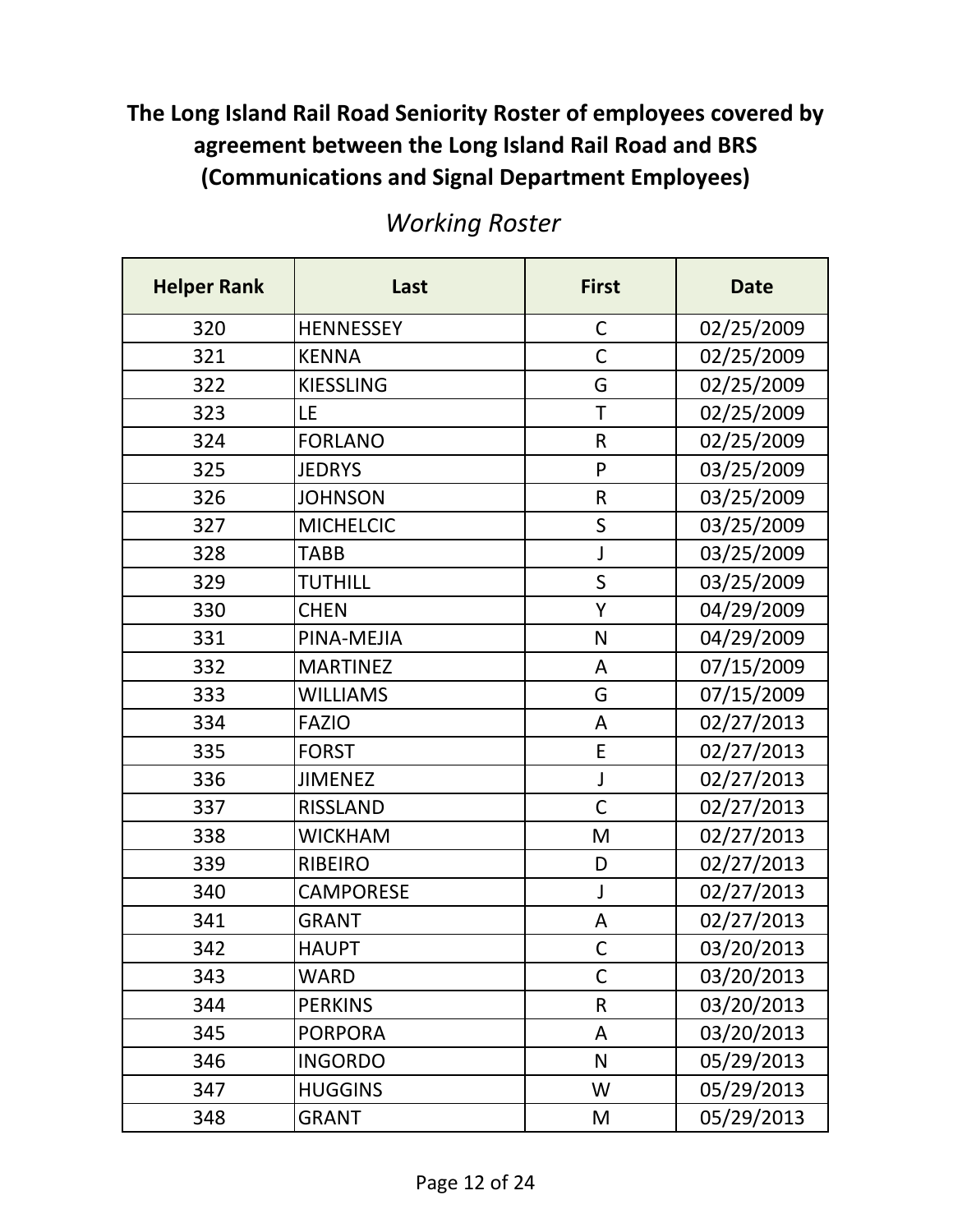| <b>Helper Rank</b> | Last                | <b>First</b> | <b>Date</b> |
|--------------------|---------------------|--------------|-------------|
| 349                | <b>SHEHADEH</b>     | $\mathsf S$  | 05/29/2013  |
| 350                | <b>MENZIES</b>      | M            | 05/29/2013  |
| 351                | QUARTARARO          | $\mathsf C$  | 05/29/2013  |
| 352                | <b>DEVINE</b>       | $\mathsf{R}$ | 05/29/2013  |
| 353                | <b>MOREAU</b>       | F            | 05/29/2013  |
| 354                | <b>HERNANDEZ</b>    | D            | 05/29/2013  |
| 355                | <b>SCHAEFER</b>     | $\mathsf{S}$ | 05/29/2013  |
| 356                | <b>ALFANO</b>       | $\mathsf{R}$ | 05/29/2013  |
| 357                | <b>SOOGRIM</b>      | $\mathsf{R}$ | 05/29/2013  |
| 358                | <b>MULERO</b>       | $\mathsf{R}$ | 05/29/2013  |
| 359                | <b>RIVERA</b>       | $\mathsf{R}$ | 05/29/2013  |
| 360                | <b>MICKLE</b>       | G            | 07/10/2013  |
| 361                | <b>CARUSO</b>       | J            | 07/10/2013  |
| 362                | <b>AMRIT</b>        | T            | 07/10/2013  |
| 363                | <b>WEINHOFER</b>    | T            | 07/10/2013  |
| 364                | <b>SHUBDAR</b>      | M            | 07/10/2013  |
| 365                | <b>HALVAX</b>       | $\mathsf C$  | 07/10/2013  |
| 366                | <b>HOBIN</b>        | D            | 07/10/2013  |
| 367                | <b>CIRO</b>         | J            | 07/10/2013  |
| 368                | <b>MARMOL</b>       | J            | 07/10/2013  |
| 369                | <b>FIRMIN</b>       | M            | 07/10/2013  |
| 370                | <b>FERNANDEZ</b>    | W            | 07/10/2013  |
| 371                | <b>LAKHARAM</b>     | $\mathsf C$  | 09/25/2013  |
| 372                | <b>JUNIOR</b>       | M            | 09/25/2013  |
| 373                | <b>BROWN</b>        | J            | 09/25/2013  |
| 374                | <b>FALLON</b>       | $\mathsf C$  | 09/25/2013  |
| 375                | <b>CHRISTIANSEN</b> | P            | 09/25/2013  |
| 376                | <b>PRITCHARD</b>    | $\sf S$      | 09/25/2013  |
| 377                | <b>FUENTES</b>      | J            | 09/25/2013  |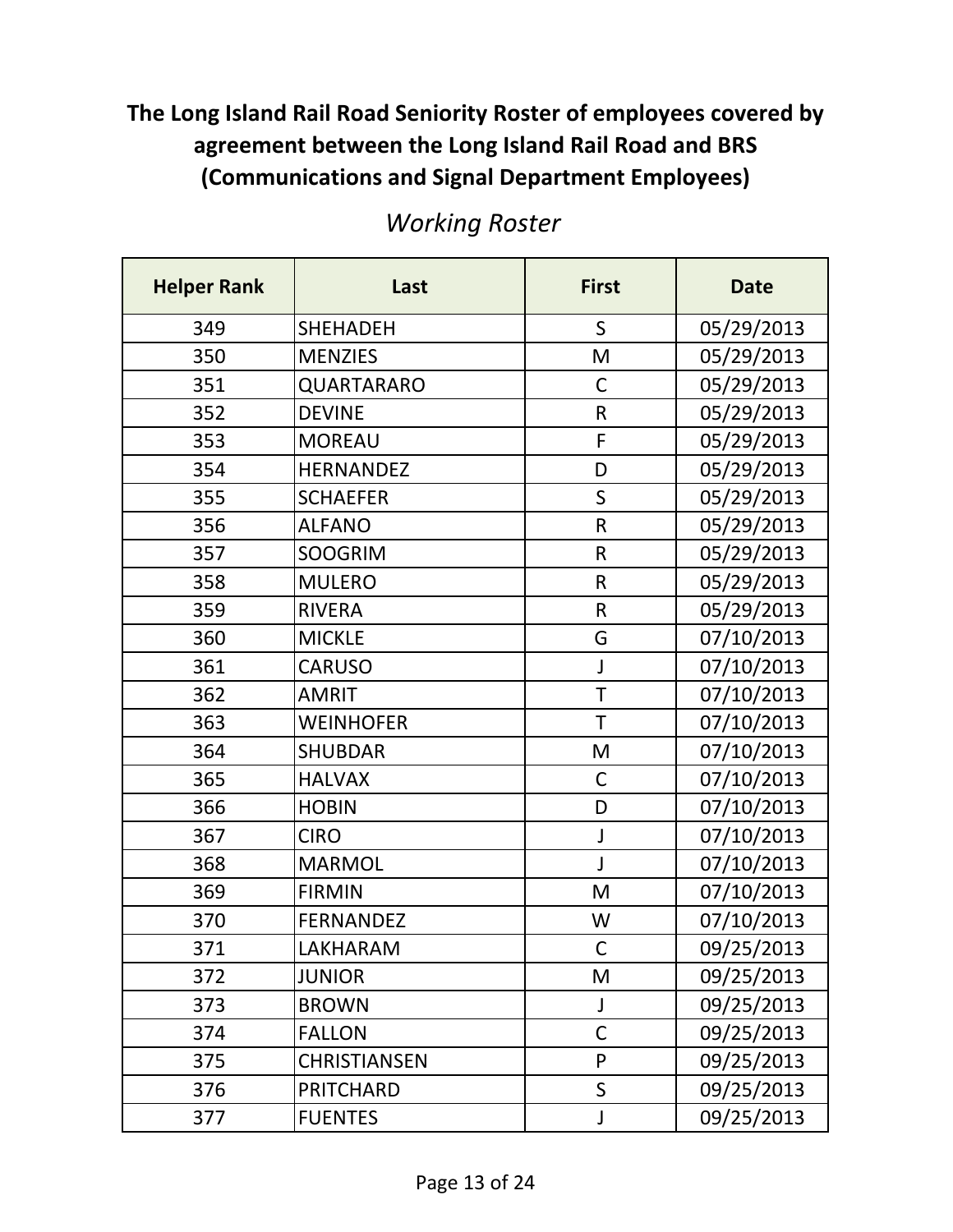| <b>Helper Rank</b> | Last             | <b>First</b> | <b>Date</b> |
|--------------------|------------------|--------------|-------------|
| 378                | <b>DIETRICH</b>  | M            | 10/23/2013  |
| 379                | <b>BOECKEL</b>   | G            | 10/23/2013  |
| 380                | <b>MUSTAPHA</b>  | $\mathsf{S}$ | 10/23/2013  |
| 381                | <b>RAMOTAR</b>   | $\mathsf{R}$ | 10/23/2013  |
| 382                | <b>LOCASCIO</b>  | $\mathsf{S}$ | 10/23/2013  |
| 383                | <b>GUZMAN</b>    | J            | 10/23/2013  |
| 384                | <b>SHAMLOO</b>   | A            | 10/23/2013  |
| 385                | <b>PERVEZ</b>    | M            | 11/13/2013  |
| 386                | <b>DALOIA</b>    | F            | 11/13/2013  |
| 387                | <b>BROWN</b>     | M            | 11/13/2013  |
| 388                | <b>FISCHER</b>   | $\mathsf T$  | 11/13/2013  |
| 389                | <b>FERRIOLO</b>  | A            | 11/13/2013  |
| 390                | <b>FARLEY</b>    | M            | 11/13/2013  |
| 391                | <b>DEO</b>       | N            | 11/13/2013  |
| 392                | <b>LOPEZ</b>     | Jose         | 11/13/2013  |
| 393                | <b>TIENIBER</b>  | A            | 11/13/2013  |
| 394                | YU               | Q            | 11/13/2013  |
| 395                | <b>CHANNER</b>   | D            | 11/13/2013  |
| 396                | <b>CORSINI</b>   | $\mathsf{N}$ | 11/13/2013  |
| 397                | <b>MILLER</b>    | $\mathsf{C}$ | 11/13/2013  |
| 398                | <b>MAXWELL</b>   | $\mathsf R$  | 11/13/2013  |
| 399                | <b>CURLEY</b>    | $\mathsf{R}$ | 12/11/2013  |
| 400                | <b>HALL</b>      | F            | 12/11/2013  |
| 401                | <b>GOODEN</b>    | J            | 12/11/2013  |
| 402                | <b>MASOTTI</b>   | M            | 12/11/2013  |
| 403                | <b>WILKINSON</b> | J            | 02/05/2014  |
| 404                | <b>HOGAN</b>     | J            | 02/05/2014  |
| 405                | <b>FARRELL</b>   | E            | 02/05/2014  |
| 406                | <b>GHIORGIS</b>  | A            | 02/05/2014  |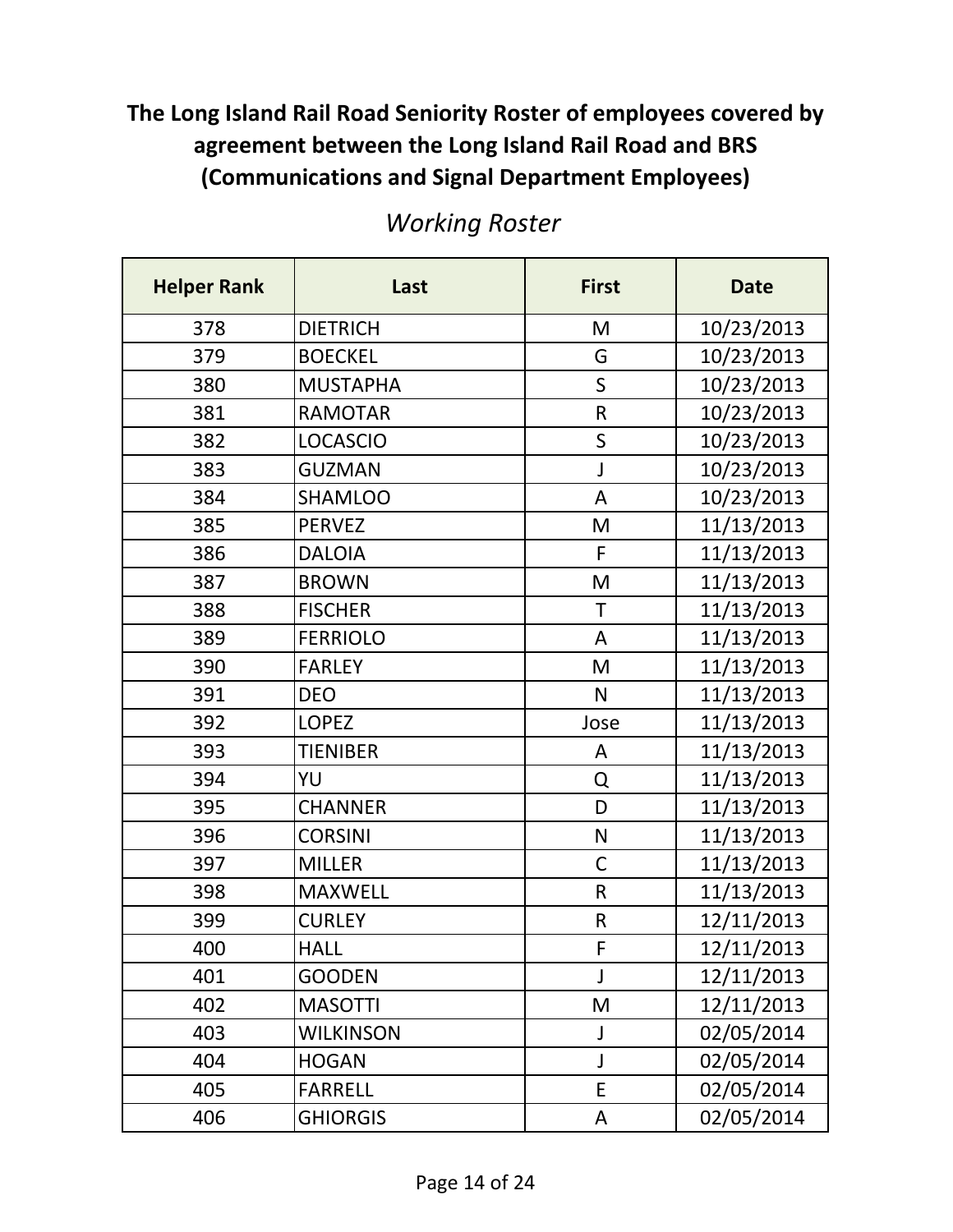| <b>Helper Rank</b> | Last              | <b>First</b> | <b>Date</b> |
|--------------------|-------------------|--------------|-------------|
| 407                | <b>DIOGUARDI</b>  | A            | 02/05/2014  |
| 408                | <b>GOLDSMITH</b>  | $\mathsf{R}$ | 02/05/2014  |
| 409                | <b>JULIANO</b>    | Joseph       | 02/05/2014  |
| 410                | <b>CEPEDA</b>     | $\mathsf C$  | 02/05/2014  |
| 411                | <b>CYRIL</b>      | $\vee$       | 03/05/2014  |
| 412                | <b>BOGLE</b>      | O            | 03/05/2014  |
| 413                | <b>OHLANDER</b>   | G            | 03/05/2014  |
| 414                | <b>BOCKELKEN</b>  | $\mathsf{C}$ | 03/05/2014  |
| 415                | <b>CABRERA</b>    | M            | 03/05/2014  |
| 416                | <b>SAWH</b>       | A            | 03/05/2014  |
| 417                | <b>ZHANG</b>      | X            | 03/05/2014  |
| 418                | <b>ADAMS</b>      | J            | 04/30/2014  |
| 419                | <b>TOPPING</b>    | К            | 04/30/2014  |
| 420                | <b>HIRTE</b>      | $\mathsf{C}$ | 04/30/2014  |
| 421                | <b>RAMKISSOON</b> | D            | 04/30/2014  |
| 422                | <b>MATOS</b>      | D            | 04/30/2014  |
| 423                | <b>SUNDAHL</b>    | J            | 10/15/2014  |
| 424                | <b>OLIVARES</b>   | $\mathsf C$  | 10/15/2014  |
| 425                | <b>FRAZIER</b>    | $\mathsf C$  | 10/15/2014  |
| 426                | <b>GARZIANO</b>   | J            | 10/15/2014  |
| 427                | <b>DHANPATH</b>   | J            | 10/15/2014  |
| 428                | <b>SPATAFORA</b>  | A            | 10/15/2014  |
| 429                | <b>VESPREY</b>    | Υ            | 10/15/2014  |
| 430                | <b>BIESELIN</b>   | J            | 10/15/2014  |
| 431                | <b>RAMIREZ</b>    | E            | 11/12/2014  |
| 432                | <b>PURIFICATO</b> | D            | 11/12/2014  |
| 433                | <b>HENRIKSEN</b>  | $\mathsf C$  | 11/12/2014  |
| 434                | <b>MATADIN</b>    | T            | 11/12/2014  |
| 435                | <b>WEYANT</b>     | G            | 11/12/2014  |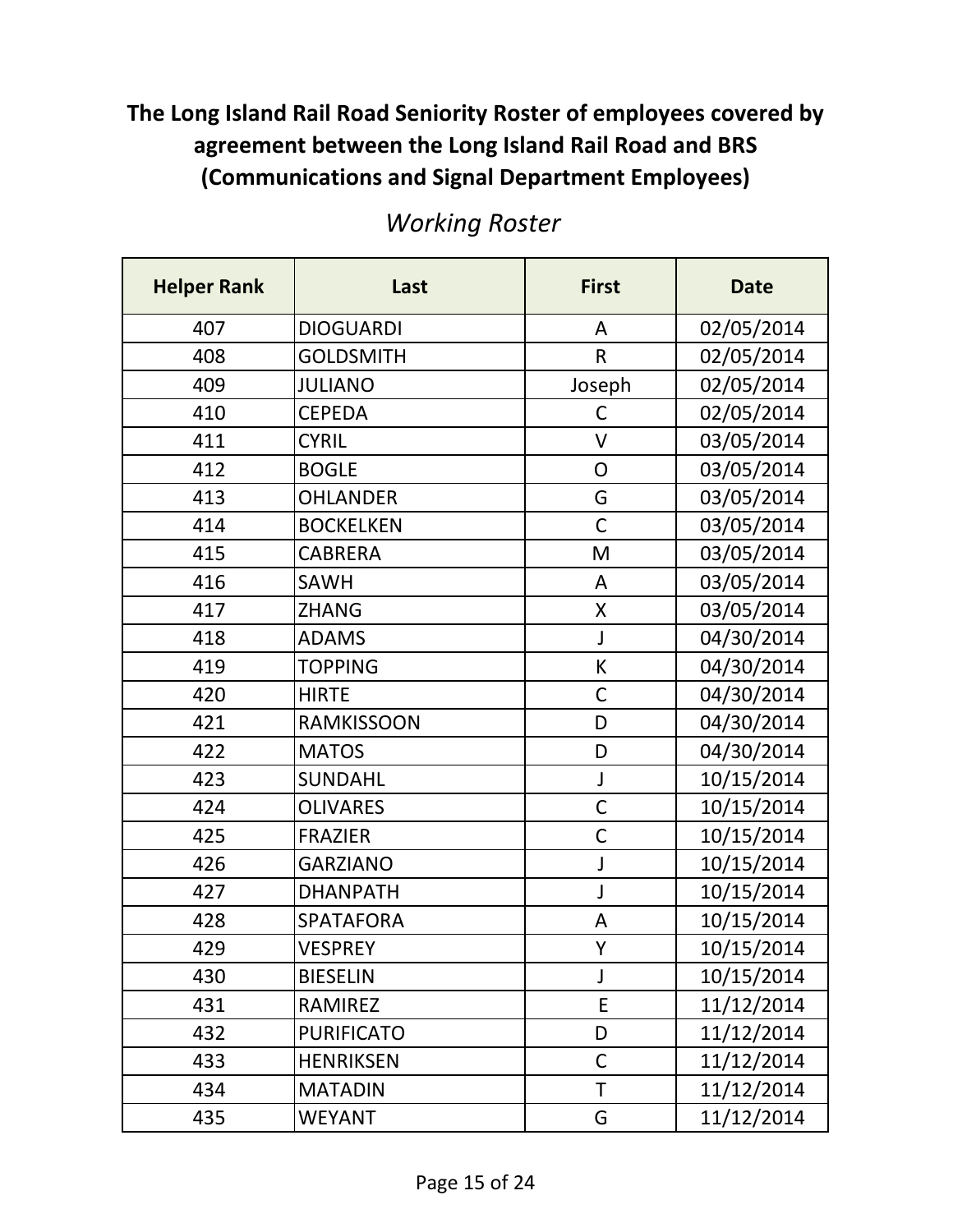| <b>Helper Rank</b> | Last              | <b>First</b> | <b>Date</b> |
|--------------------|-------------------|--------------|-------------|
| 436                | <b>MYERS</b>      | $\mathsf{C}$ | 11/12/2014  |
| 437                | <b>JONES</b>      | M            | 11/12/2014  |
| 438                | <b>HASSAN</b>     | A            | 11/12/2014  |
| 439                | <b>FORTEAU</b>    | $\mathsf{C}$ | 11/12/2014  |
| 440                | <b>JACKSON</b>    | B            | 11/12/2014  |
| 441                | <b>STOTZKY</b>    | J            | 02/04/2015  |
| 442                | <b>RAHAMAN</b>    | Z            | 02/04/2015  |
| 443                | <b>HAVEY</b>      | W            | 02/04/2015  |
| 444                | <b>GIARRAPUTO</b> | $\mathsf C$  | 02/04/2015  |
| 445                | <b>CRUZ</b>       | F            | 02/04/2015  |
| 446                | <b>WILSON</b>     | B            | 02/04/2015  |
| 447                | <b>LEON</b>       | К            | 03/04/2015  |
| 448                | <b>WILLIAMS</b>   | Michael      | 03/04/2015  |
| 449                | <b>KASTEN</b>     | $\mathsf T$  | 03/04/2015  |
| 450                | <b>OTERO</b>      | J            | 03/04/2015  |
| 451                | <b>GONZALEZ</b>   | M            | 09/09/2015  |
| 452                | <b>FOURNIER</b>   | V            | 09/09/2015  |
| 453                | <b>BOBE</b>       | L            | 09/09/2015  |
| 454                | <b>CRAWFORD</b>   | A            | 09/09/2015  |
| 455                | <b>HALL</b>       | К            | 09/09/2015  |
| 456                | <b>FRANCIS</b>    | W            | 09/09/2015  |
| 457                | <b>SEFTNER</b>    | S            | 09/09/2015  |
| 458                | <b>ALIE</b>       | A            | 09/09/2015  |
| 459                | <b>CONTESSA</b>   | J            | 09/09/2015  |
| 460                | <b>BREHM</b>      | J            | 10/14/2015  |
| 461                | <b>ZUART</b>      | F            | 10/14/2015  |
| 462                | <b>DESINOR</b>    | $\mathsf{O}$ | 10/14/2015  |
| 463                | <b>KIWACZ</b>     | E            | 10/14/2015  |
| 464                | <b>HAMILTON</b>   | К            | 10/14/2015  |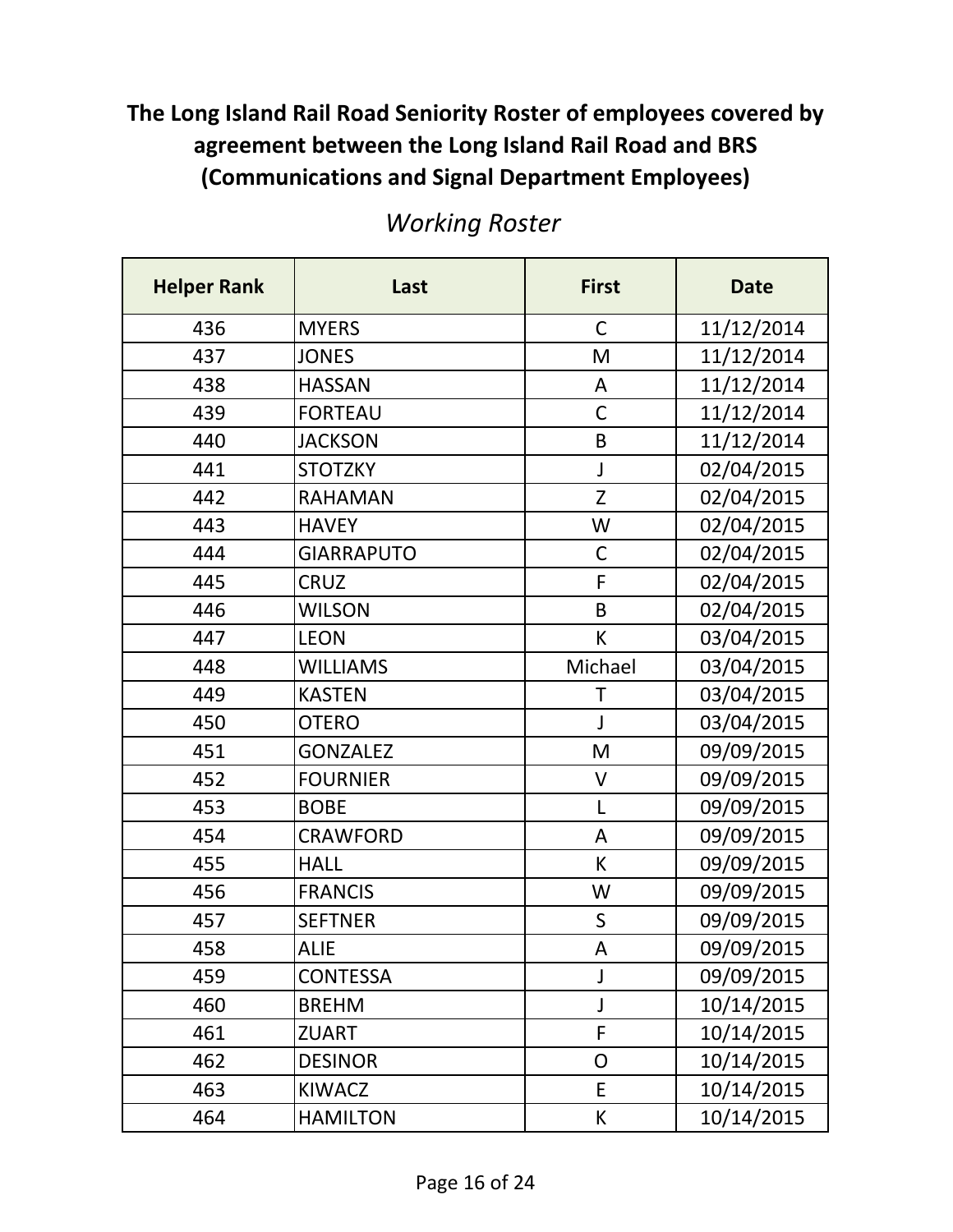| <b>Helper Rank</b> | Last                | <b>First</b> | <b>Date</b> |
|--------------------|---------------------|--------------|-------------|
| 465                | <b>MUSCHITIELLO</b> | D            | 10/14/2015  |
| 466                | LEE                 | К            | 11/04/2015  |
| 467                | <b>HYLAND</b>       | $\mathsf S$  | 11/04/2015  |
| 468                | <b>FLUSS</b>        | P            | 11/04/2015  |
| 469                | <b>GROSS</b>        | B            | 11/04/2015  |
| 470                | <b>GREEN</b>        | S            | 11/04/2015  |
| 471                | <b>SMITH</b>        | $\mathsf R$  | 02/17/2016  |
| 472                | <b>MOHANLALL</b>    | A            | 02/17/2016  |
| 473                | <b>CARAHER</b>      | E            | 02/17/2016  |
| 474                | <b>BRUNNER</b>      | J            | 02/17/2016  |
| 475                | <b>LOPEZ</b>        | Jav          | 02/17/2016  |
| 476                | <b>RASSER</b>       | L            | 02/17/2016  |
| 477                | <b>MULDERIG</b>     | A            | 02/17/2016  |
| 478                | <b>BYRNE</b>        | ${\sf P}$    | 02/17/2016  |
| 479                | <b>COLON</b>        | $\mathsf C$  | 02/17/2016  |
| 480                | <b>STAATS</b>       | J            | 02/17/2016  |
| 481                | <b>HASSALL</b>      | T            | 02/17/2016  |
| 482                | <b>YUSUPOV</b>      | A            | 03/30/2016  |
| 483                | <b>SMITH</b>        | G            | 03/30/2016  |
| 484                | <b>WEBSTER</b>      | $\mathsf{C}$ | 03/30/2016  |
| 485                | <b>MORONTA</b>      | P            | 03/30/2016  |
| 486                | <b>HANUSCH</b>      | G            | 03/30/2016  |
| 487                | <b>COMPARATO</b>    | J            | 03/30/2016  |
| 488                | <b>TOMLIN</b>       | К            | 03/30/2016  |
| 489                | <b>CERVINI</b>      | J            | 03/30/2016  |
| 490                | <b>SANCHEZ</b>      |              | 04/27/2016  |
| 491                | ABREU               | G            | 04/27/2016  |
| 492                | <b>FIERO</b>        | $\mathsf{C}$ | 04/27/2016  |
| 493                | <b>RAJKUMAR</b>     | К            | 04/27/2016  |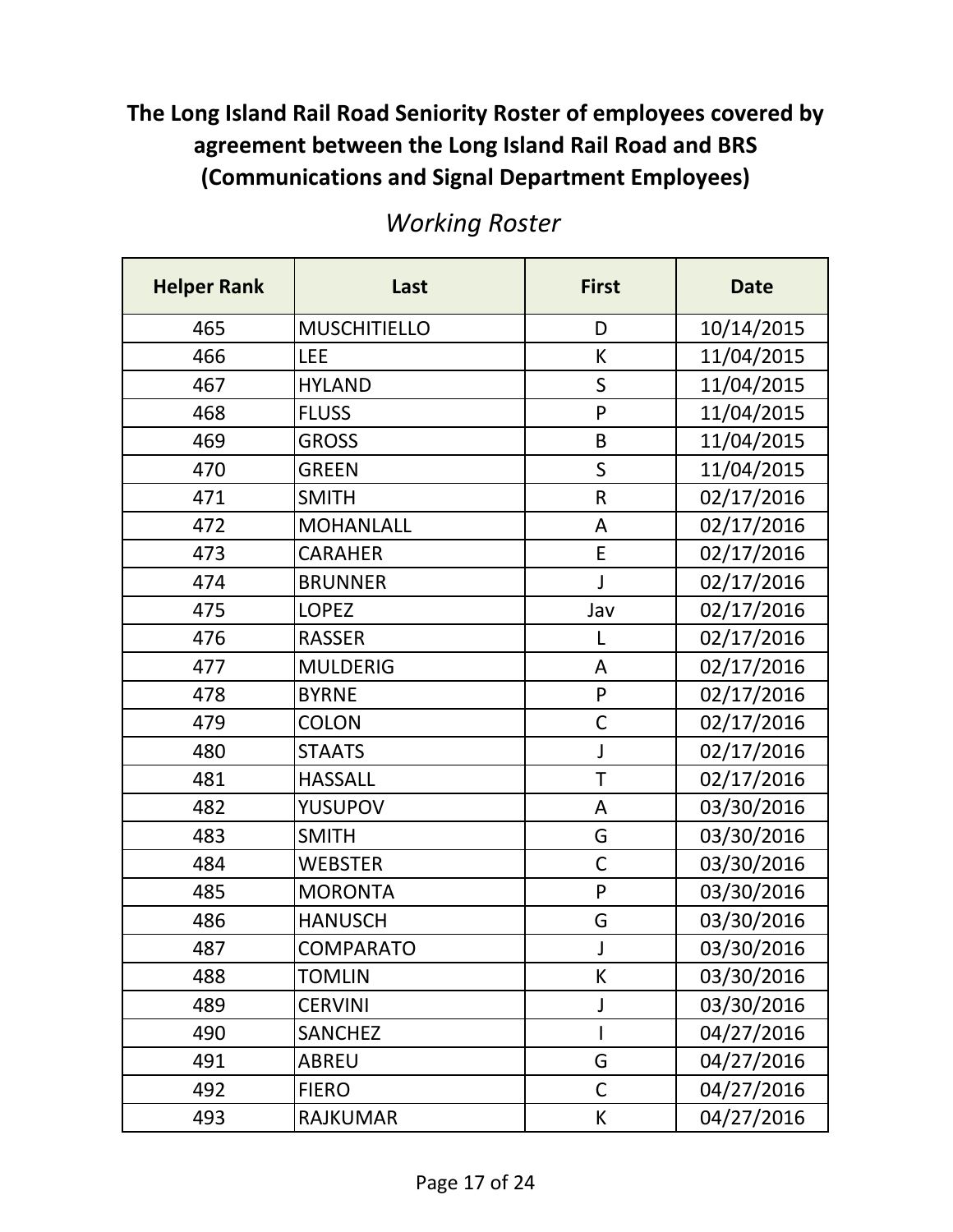| <b>Helper Rank</b> | Last              | <b>First</b> | <b>Date</b> |
|--------------------|-------------------|--------------|-------------|
| 494                | <b>AUBERT</b>     | Η            | 04/27/2016  |
| 495                | <b>ZHONG</b>      | J            | 04/27/2016  |
| 496                | <b>REISZL</b>     | J            | 08/31/2016  |
| 497                | <b>MAZZA</b>      | $\mathsf{S}$ | 08/31/2016  |
| 498                | <b>KELLER</b>     | $\mathsf A$  | 08/31/2016  |
| 499                | <b>CURRITHERS</b> | S            | 08/31/2016  |
| 500                | <b>SOOGRIM</b>    | К            | 08/31/2016  |
| 501                | <b>HARDYAL</b>    | P            | 08/31/2016  |
| 502                | <b>BARKER</b>     | E            | 08/31/2016  |
| 503                | <b>RUSSO</b>      | A            | 08/31/2016  |
| 504                | <b>MARTIN</b>     | К            | 10/05/2016  |
| 505                | <b>SZEWCZYK</b>   | К            | 10/05/2016  |
| 506                | <b>CICCHETTI</b>  | $\mathsf{P}$ | 10/05/2016  |
| 507                | <b>ALTAMIRANO</b> | J            | 10/05/2016  |
| 508                | <b>BERRIOS</b>    | A            | 10/05/2016  |
| 509                | <b>VERGARA</b>    | $\mathsf{F}$ | 10/05/2016  |
| 510                | <b>REGIS</b>      | $\mathsf F$  | 10/05/2016  |
| 511                | <b>POWERS</b>     | J            | 10/05/2016  |
| 512                | <b>SNYDER</b>     | M            | 10/05/2016  |
| 513                | <b>ISLAM</b>      | M            | 10/05/2016  |
| 514                | <b>AVILES</b>     | F            | 10/05/2016  |
| 515                | <b>SHY</b>        | J            | 10/05/2016  |
| 516                | <b>PAVELKA</b>    | J            | 10/05/2016  |
| 517                | <b>COLUMNA</b>    | $\mathsf R$  | 10/05/2016  |
| 518                | <b>FARRISH</b>    | T            | 11/16/2016  |
| 519                | <b>SHIELDS</b>    | F            | 11/16/2016  |
| 520                | <b>FLANAGAN</b>   | M            | 11/16/2016  |
| 521                | <b>GIBSON</b>     | К            | 11/16/2016  |
| 522                | <b>SAMUELS</b>    | M            | 11/16/2016  |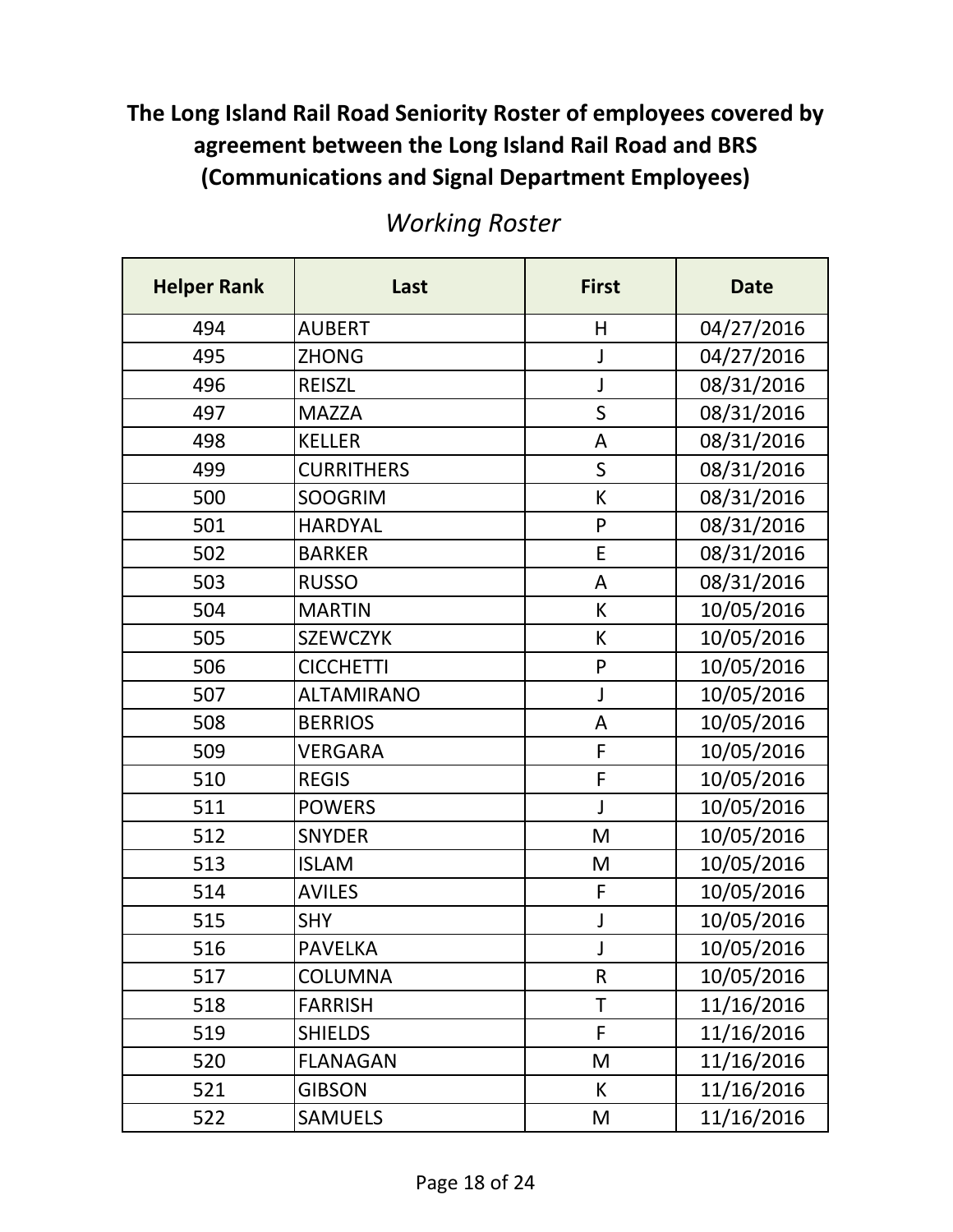| <b>Helper Rank</b> | Last               | <b>First</b> | <b>Date</b> |
|--------------------|--------------------|--------------|-------------|
| 523                | <b>SANCHEZ</b>     | M            | 11/16/2016  |
| 524                | <b>TARSOO</b>      | S            | 11/16/2016  |
| 525                | <b>SIMON</b>       | $\mathsf{R}$ | 11/16/2016  |
| 526                | <b>FITZSIMMONS</b> | M            | 11/16/2016  |
| 527                | <b>OSORIO</b>      | $\mathsf C$  | 11/16/2016  |
| 528                | <b>WHITEMAN</b>    | D            | 11/16/2016  |
| 529                | <b>UGRYUMOV</b>    | A            | 11/16/2016  |
| 530                | <b>DUBOURG</b>     | A            | 11/16/2016  |
| 531                | <b>CLOUDMAN</b>    | P            | 11/16/2016  |
| 532                | <b>KALBACHER</b>   | J            | 12/07/2016  |
| 533                | <b>LUGAUER</b>     | P            | 12/07/2016  |
| 534                | <b>MAGNANI</b>     | J            | 12/07/2016  |
| 535                | <b>CUTAJAR</b>     | J            | 12/07/2016  |
| 536                | RODRIGUEZ-BOLANOS  | J            | 12/07/2016  |
| 537                | <b>IACCINO</b>     | J            | 12/07/2016  |
| 538                | <b>WRIGHT</b>      | M            | 12/07/2016  |
| 539                | <b>SMITH</b>       | Shawn        | 12/07/2016  |
| 540                | <b>SOBINA</b>      | D            | 12/07/2016  |
| 541                | <b>SCAROLA</b>     |              | 02/08/2017  |
| 542                | <b>MCCARTHY</b>    | К            | 02/08/2017  |
| 543                | <b>FARLEY</b>      | $\mathsf T$  | 02/08/2017  |
| 544                | <b>STRAND</b>      | J            | 02/08/2017  |
| 545                | <b>RATH</b>        | S            | 02/08/2017  |
| 546                | <b>HESSELBIRG</b>  | J            | 02/08/2017  |
| 547                | <b>PRESS</b>       | $\mathsf C$  | 02/08/2017  |
| 548                | <b>MCGARVEY</b>    | M            | 02/08/2017  |
| 549                | <b>LEONARDO</b>    | G            | 02/08/2017  |
| 550                | <b>BONIFACIO</b>   | L            | 02/08/2017  |
| 551                | MENDEZ-DELEON      | A            | 02/08/2017  |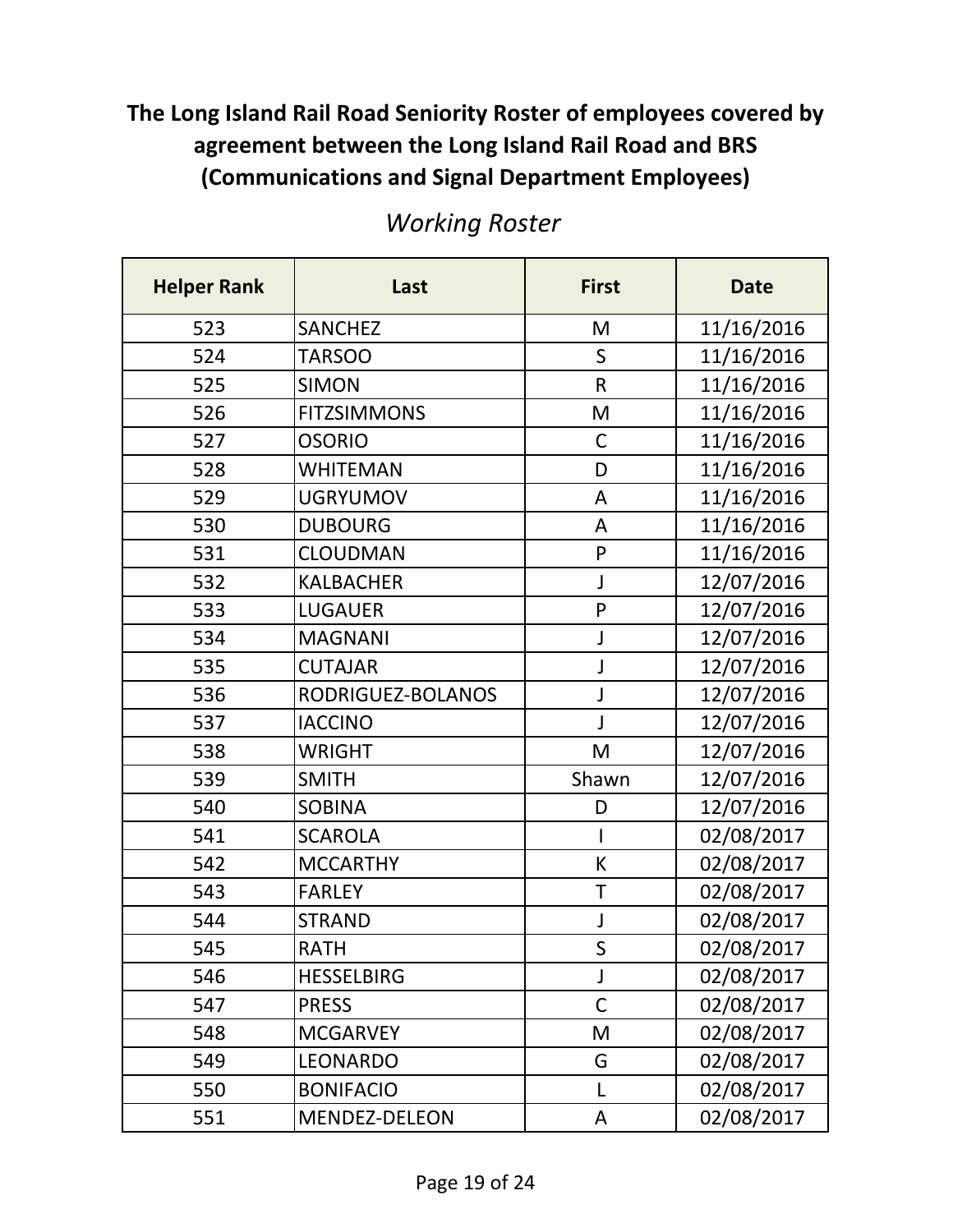| <b>Helper Rank</b> | Last              | <b>First</b> | <b>Date</b> |
|--------------------|-------------------|--------------|-------------|
| 552                | <b>LONGO</b>      | $\mathsf R$  | 02/08/2017  |
| 553                | <b>JEREMIE</b>    | J            | 02/08/2017  |
| 554                | <b>WISSENBACH</b> | $\mathsf{J}$ | 02/08/2017  |
| 555                | <b>MURRAY</b>     | D            | 02/08/2017  |
| 556                | <b>MCCARTHY</b>   | $\mathsf B$  | 02/08/2017  |
| 557                | <b>CRUZ</b>       | P            | 02/08/2017  |
| 558                | <b>DELVICARIO</b> | A            | 02/08/2017  |
| 559                | <b>PENA</b>       | $\mathsf R$  | 02/08/2017  |
| 560                | <b>STEPHENSON</b> | S            | 02/08/2017  |
| 561                | <b>AGUDELO</b>    | Н            | 02/08/2017  |
| 562                | <b>DEGENNARO</b>  | $\mathsf{S}$ | 03/15/2017  |
| 563                | <b>MAINELLA</b>   | D            | 03/15/2017  |
| 564                | <b>SINGH</b>      | <b>RR</b>    | 03/15/2017  |
| 565                | <b>GEBBIA</b>     | L            | 03/15/2017  |
| 566                | <b>REN</b>        | S            | 03/15/2017  |
| 567                | <b>OOSMAN</b>     | A            | 03/15/2017  |
| 568                | <b>TERRUSA</b>    | J            | 03/15/2017  |
| 569                | <b>FORST</b>      | M            | 03/15/2017  |
| 570                | <b>MWINGIRA</b>   | S            | 03/15/2017  |
| 571                | <b>MITCHELL</b>   | $\mathsf{C}$ | 03/15/2017  |
| 572                | <b>DESIMONE</b>   | $\mathsf R$  | 03/15/2017  |
| 573                | <b>SWOPE</b>      | P            | 03/15/2017  |
| 574                | <b>BERNARDINO</b> | $\mathsf{P}$ | 03/15/2017  |
| 575                | SURAJPAL          | $\mathsf R$  | 03/15/2017  |
| 576                | <b>FREDERICKS</b> | $\mathsf{H}$ | 03/15/2017  |
| 577                | <b>DEFLUMERI</b>  | D            | 03/15/2017  |
| 578                | <b>BURNS</b>      | F            | 05/17/2017  |
| 579                | <b>BEIL</b>       | $\mathsf{C}$ | 05/17/2017  |
| 580                | <b>JULIANO</b>    | Jon          | 05/17/2017  |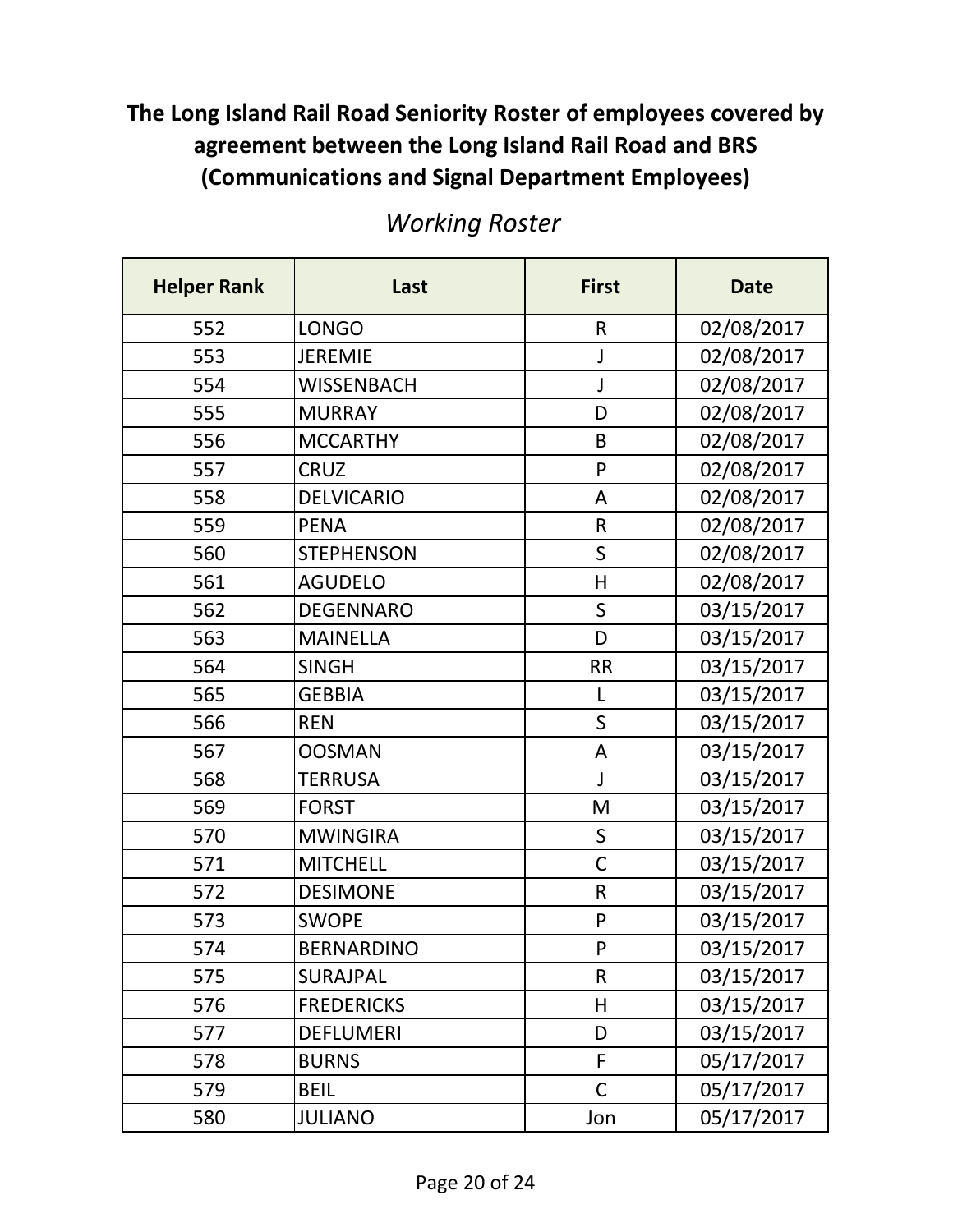| <b>Helper Rank</b> | Last               | <b>First</b> | <b>Date</b> |
|--------------------|--------------------|--------------|-------------|
| 581                | <b>ENGELHARDT</b>  | B            | 05/17/2017  |
| 582                | <b>NUNES</b>       | D            | 05/17/2017  |
| 583                | <b>LYONS</b>       | M            | 05/17/2017  |
| 584                | <b>VANSTEEN</b>    | J            | 05/17/2017  |
| 585                | <b>CONWAY</b>      | G            | 05/17/2017  |
| 586                | <b>BERG</b>        | $\mathsf S$  | 05/17/2017  |
| 587                | <b>RAIMONDI</b>    | D            | 05/17/2017  |
| 588                | <b>CHAI-HONG</b>   | Q            | 05/17/2017  |
| 589                | <b>COLASACCO</b>   | N            | 05/17/2017  |
| 590                | <b>COX</b>         | M            | 05/17/2017  |
| 591                | <b>GERENA</b>      | D            | 05/17/2017  |
| 592                | <b>WALSH</b>       | J            | 06/21/2017  |
| 593                | <b>OLSON</b>       | J            | 06/21/2017  |
| 594                | <b>WOBESER</b>     | E            | 06/21/2017  |
| 595                | <b>MARTOSCIA</b>   | A            | 06/21/2017  |
| 596                | <b>SCHERER</b>     | J            | 06/21/2017  |
| 597                | <b>DENEZZO</b>     | J            | 06/21/2017  |
| 598                | <b>SPANO</b>       | $\mathsf{R}$ | 06/21/2017  |
| 599                | <b>SEMPLE</b>      | $\mathsf{R}$ | 06/21/2017  |
| 600                | <b>CORTESE</b>     | $\mathsf R$  | 06/21/2017  |
| 601                | <b>ORTIZ</b>       | Em           | 07/19/2017  |
| 602                | <b>LUCAS</b>       | J            | 07/19/2017  |
| 603                | <b>MCGUINNESS</b>  | B            | 07/19/2017  |
| 604                | <b>TELEPAN</b>     | P            | 07/19/2017  |
| 605                | <b>SCHNEIDER</b>   | P            | 07/19/2017  |
| 606                | <b>GONZALEZ</b>    | N            | 07/19/2017  |
| 607                | <b>CUCCINIELLO</b> | M            | 07/19/2017  |
| 608                | <b>KELLY</b>       | M            | 07/19/2017  |
| 609                | <b>MCGARVEY</b>    | W            | 07/19/2017  |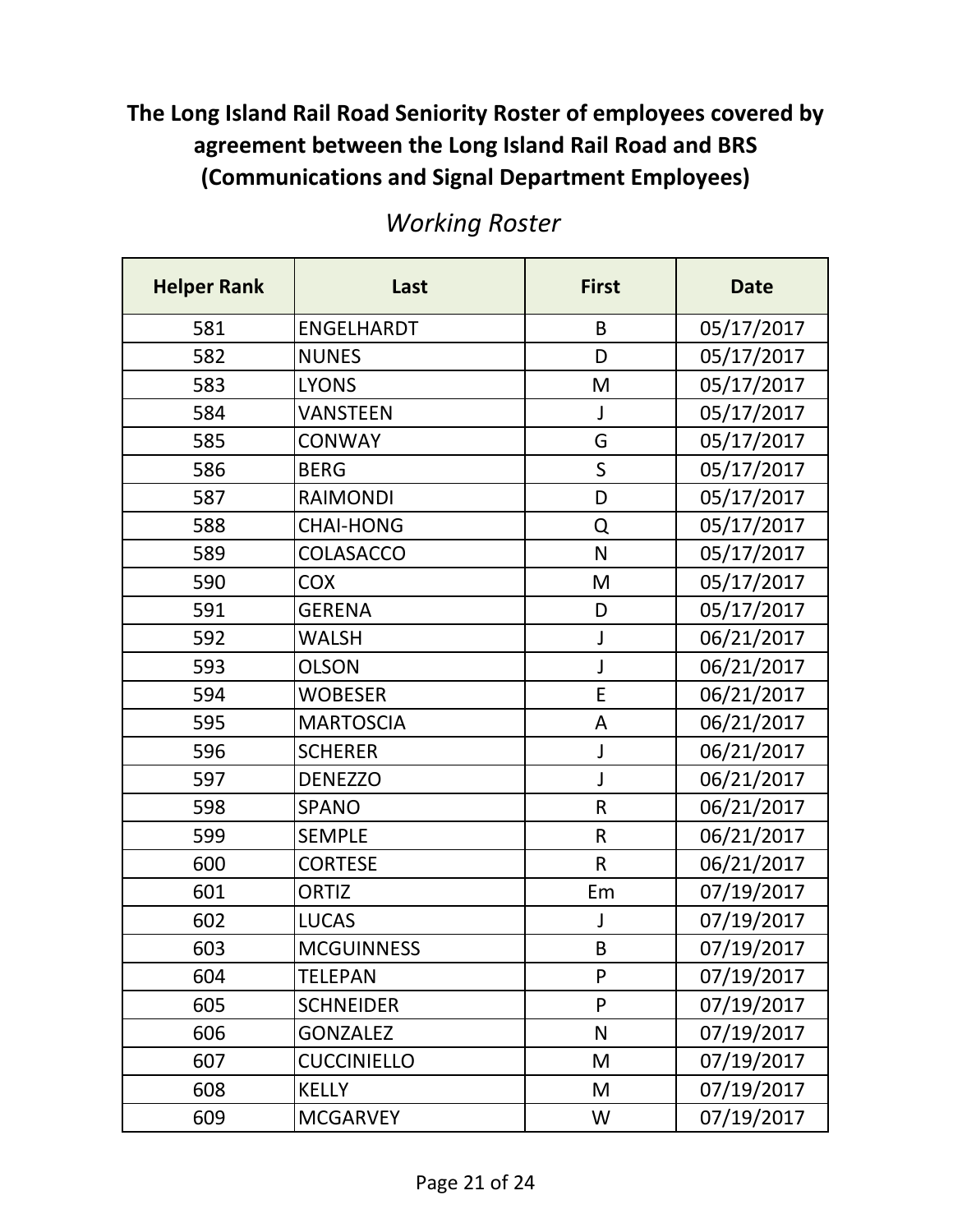| <b>Helper Rank</b> | Last              | <b>First</b>   | <b>Date</b> |
|--------------------|-------------------|----------------|-------------|
| 610                | <b>SAMUEL</b>     | N              | 07/19/2017  |
| 611                | LANZARONE         | J              | 07/19/2017  |
| 612                | <b>MARROQUIN</b>  | W              | 09/20/2017  |
| 613                | <b>RIVERA</b>     | J              | 09/20/2017  |
| 614                | <b>DINIS</b>      | A              | 09/20/2017  |
| 615                | <b>CURRERI</b>    | E              | 09/20/2017  |
| 616                | <b>HOUSTON</b>    | J              | 09/20/2017  |
| 617                | <b>DELGATTO</b>   | $\vee$         | 09/20/2017  |
| 618                | <b>HICK</b>       | $\mathsf S$    | 09/20/2017  |
| 619                | <b>D'ANGELO</b>   | A              | 09/20/2017  |
| 620                | <b>CAMPOVERDE</b> | К              | 09/20/2017  |
| 621                | <b>CALIFANO</b>   | A              | 11/08/2017  |
| 622                | <b>MATOS</b>      | T              | 11/08/2017  |
| 623                | <b>DELEON</b>     | E              | 11/08/2017  |
| 624                | <b>GOODROW</b>    | A              | 11/08/2017  |
| 625                | <b>LABRUZZO</b>   | V              | 11/08/2017  |
| 626                | <b>WALLACE</b>    | $\overline{O}$ | 11/08/2017  |
| 627                | <b>CASSIDY</b>    | К              | 11/08/2017  |
| 628                | <b>KHAN</b>       | $\mathsf{F}$   | 11/08/2017  |
| 629                | <b>GERONTEV</b>   | D              | 11/08/2017  |
| 630                | <b>PORTORREAL</b> | A              | 11/08/2017  |
| 631                | <b>DELGADO</b>    | К              | 11/08/2017  |
| 632                | <b>MITCHELL</b>   | P              | 01/31/2018  |
| 633                | <b>PALAZZO</b>    | J              | 01/31/2018  |
| 634                | <b>COSTELLO</b>   | A              | 01/31/2018  |
| 635                | <b>RIGGIO</b>     | E              | 01/31/2018  |
| 636                | <b>CEFFALIA</b>   | J              | 03/14/2018  |
| 637                | <b>CIAURI</b>     | $\mathsf C$    | 03/14/2018  |
| 638                | <b>VICIDOMINE</b> | M              | 03/14/2018  |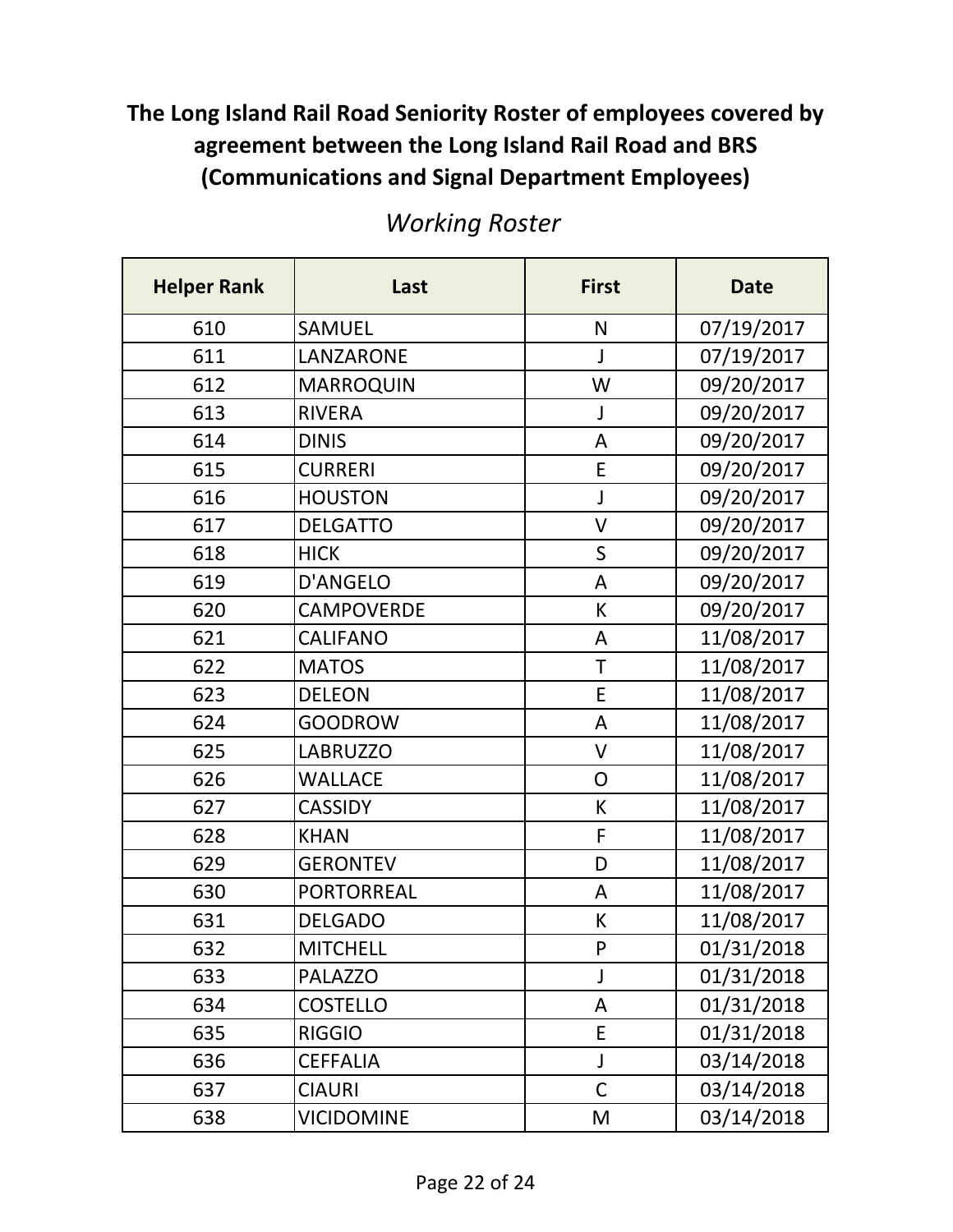| <b>Helper Rank</b> | Last                 | <b>First</b> | <b>Date</b> |
|--------------------|----------------------|--------------|-------------|
| 639                | <b>THALL</b>         | A            | 03/14/2018  |
| 640                | <b>SCHMID</b>        | A            | 03/14/2018  |
| 641                | <b>YORK</b>          | N            | 03/14/2018  |
| 642                | <b>AGOSTINACCHIO</b> | G            | 03/14/2018  |
| 643                | <b>NIFONG</b>        | J            | 03/14/2018  |
| 644                | <b>DENSING</b>       | J            | 03/14/2018  |
| 645                | <b>RECIO</b>         | J            | 03/14/2018  |
| 646                | <b>LEE</b>           | W            | 03/14/2018  |
| 647                | <b>PARKS</b>         | $\mathsf S$  | 03/14/2018  |
| 648                | <b>HARTAGAN</b>      | G            | 03/14/2018  |
| 649                | <b>DIGIOVANNA</b>    | $\mathsf{C}$ | 06/13/2018  |
| 650                | <b>CONTE</b>         | A            | 06/13/2018  |
| 651                | <b>KING</b>          | J            | 06/13/2018  |
| 652                | <b>WINSTON</b>       | J            | 06/13/2018  |
| 653                | <b>ANISIS</b>        | M            | 06/13/2018  |
| 654                | <b>PHILIPS</b>       | M            | 06/13/2018  |
| 655                | <b>LAWSON</b>        | $\mathsf{R}$ | 06/13/2018  |
| 656                | <b>RUSSO</b>         | J            | 06/13/2018  |
| 657                | D'ARPA               | $\mathsf{C}$ | 06/13/2018  |
| 658                | <b>PAZ</b>           | B            | 06/13/2018  |
| 659                | <b>RACIOPPO</b>      | J            | 07/18/2018  |
| 660                | <b>MAIDHOF</b>       | A            | 07/18/2018  |
| 661                | <b>MORRIS</b>        | M            | 07/18/2018  |
| 662                | <b>DANZA</b>         | M            | 07/18/2018  |
| 663                | <b>FARLEY</b>        | J            | 07/18/2018  |
| 664                | <b>GONZALEZ</b>      | E            | 07/18/2018  |
| 665                | <b>LIBRETTO</b>      | M            | 07/18/2018  |
| 666                | PEREZ-RESTREPO       | M            | 07/18/2018  |
| 667                | ALAWAGRI             | M            | 07/18/2018  |